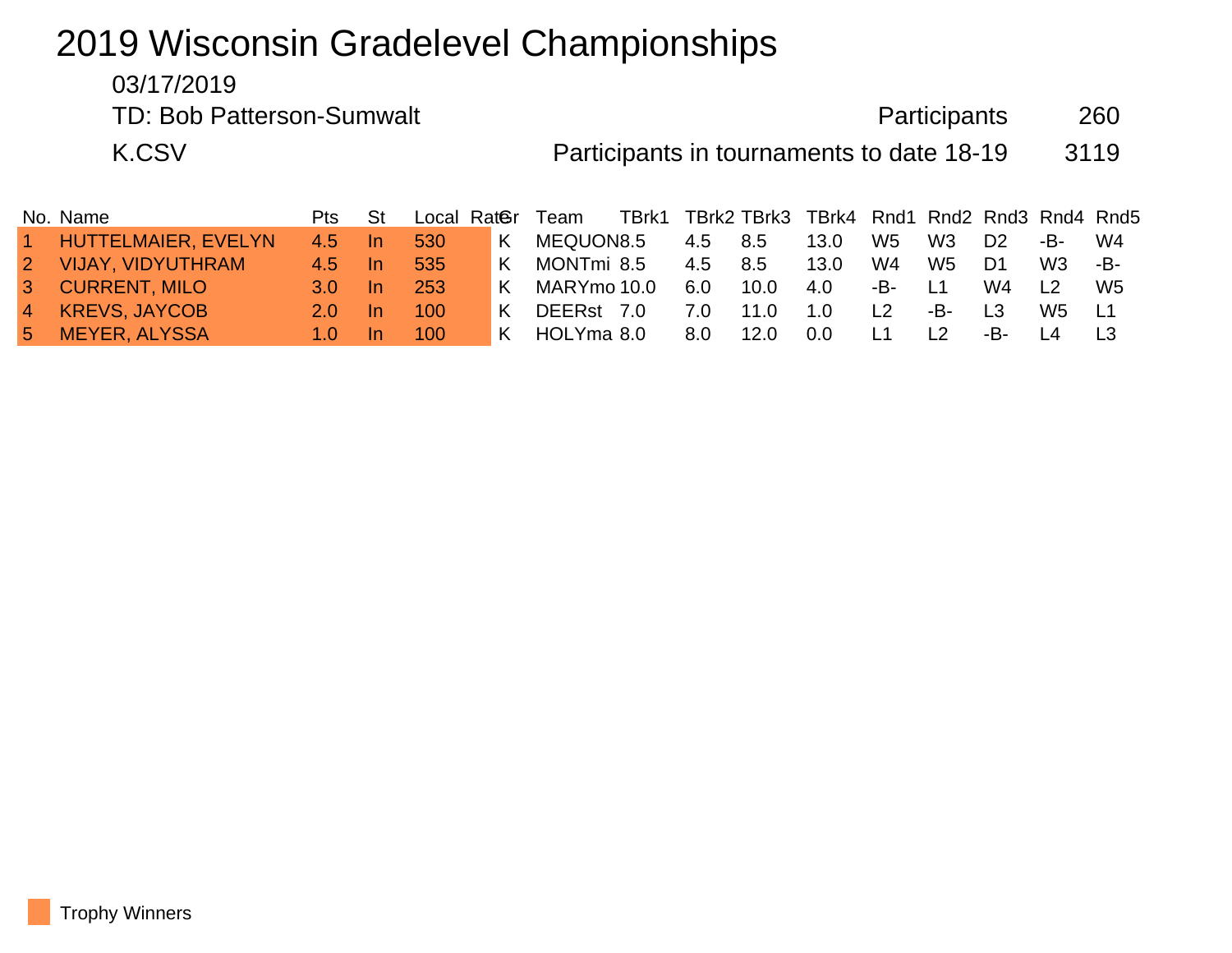| Individual Standings |  |  |
|----------------------|--|--|
|                      |  |  |

|    | No. Name                 | <b>Pts</b>    | St        |     |     |   | Local Rate Gr Team    |            |     | TBrk1 TBrk2TBrk3 TBrk4 Rnd1 Rnd2 Rnd3 Rnd4 Rnd5 |      |                 |                                |                                |                                |                 |
|----|--------------------------|---------------|-----------|-----|-----|---|-----------------------|------------|-----|-------------------------------------------------|------|-----------------|--------------------------------|--------------------------------|--------------------------------|-----------------|
|    | <b>SINGH, JIYAN</b>      | 5.0           | <u>In</u> | 938 | 433 | 1 | <b>USM</b>            | 12.0       | 8.0 | 13.5                                            | 27.0 | W13 W4          |                                | W <sub>2</sub>                 | W <sub>3</sub>                 | W7              |
| 2  | <b>MEYER, AARON</b>      | 4.0           | In.       | 963 |     | 1 |                       | HOLYma3.5  | 8.5 | 16.0                                            | 22.0 | W <sub>5</sub>  | W7                             | $\overline{1}$ 1               | W4                             | W <sub>3</sub>  |
| 3  | <b>SHAY, RYAN</b>        | 3.0           | <u>In</u> | 688 |     |   |                       | STEMwa44.0 | 9.0 | 15.0                                            | 12.0 | <b>W15 W8</b>   |                                | W <sub>10</sub> L <sub>1</sub> |                                | L2              |
| 4  | <b>RONEY, SEAN</b>       | 3.0           | In.       | 529 |     | 1 | GERMm12.0             |            | 7.0 | 12.0                                            | 6.0  | -B-             | L <sub>1</sub>                 | W <sub>13</sub> L <sub>2</sub> |                                | W <sub>12</sub> |
| 5. | SIGNATUR, NICHOLAS3.0    |               | In.       | 361 |     | 1 | GERMm10.5             |            | 6.5 | 11.5                                            | 10.0 | L <sub>2</sub>  | W9                             | <b>W12 L8</b>                  |                                | W <sub>15</sub> |
| 6  | LAVOE, ZIVA              | 3.0           | In.       | 259 |     | 1 | FERNm <sup>(9.0</sup> |            | 6.5 | 10.5                                            | 12.0 | D14             | W <sub>11</sub> L <sub>7</sub> |                                | D10                            | W <sub>8</sub>  |
| 7  | DAMES, DYLAN             | 2.5           | In.       | 329 |     | 1 | GERM <sub>m</sub> 9.5 |            | 9.5 | 16.0                                            | 11.5 | <b>W12 L2</b>   |                                | W6.                            | D9                             | L <sub>1</sub>  |
| 8  | KUNSMAN, HEINRICH 2.5    |               | In.       | 354 |     |   | 95THmi 8.5            |            | 8.5 | 13.0                                            | 11.5 | D <sub>9</sub>  | L <sub>3</sub>                 | W11                            | W5                             | L6              |
| 9  | <b>KAMINSKI, RYAN</b>    | 2.5           | In.       | 253 |     | 1 | MUSKE <sub>G.5</sub>  |            | 7.5 | 12.0                                            | 10.5 | D <sub>8</sub>  | L <sub>5</sub>                 | W14 D7                         |                                | D <sub>10</sub> |
| 10 | DAMES, BENJAMIN          | 2.5           | -In       | 219 |     |   | GERM <sub>m</sub> 7.0 |            | 7.0 | 11.5                                            | 10.0 | D <sub>11</sub> | W <sub>14</sub> L <sub>3</sub> |                                | D6.                            | D <sub>9</sub>  |
| 11 | <b>CANTWELL, ELLIOTT</b> | 2.0           | In.       | 100 |     |   | MARYm <sub>6.5</sub>  |            | 6.5 | 9.5                                             | 4.0  | D <sub>10</sub> | L6                             | 1 8                            | -B-                            | D <sub>14</sub> |
| 12 | HORTON, DEON             | 2.0           | In.       | 106 |     | 1 | MEQUON <sub>5</sub>   |            | 6.5 | 9.5                                             | 3.0  | L7              | -В-                            | L <sub>5</sub>                 | W <sub>13</sub> L <sub>4</sub> |                 |
| 13 | <b>BAPTIST, CLARA</b>    | 2.0           | <b>In</b> | 100 |     |   | MARY <sub>m</sub> 5.0 |            | 5.0 | 10.0                                            | 2.0  | L1              | W <sub>15</sub> L <sub>4</sub> |                                | $L12 - B$                      |                 |
| 14 | ORTIZ, ELIJAH            | $1.5^{\circ}$ | -In       | 100 |     |   | MEQUON <sub>5</sub>   |            | 6.5 | 10.5                                            | 5.5  | D <sub>6</sub>  | L10                            | L9                             | D15 D11                        |                 |
| 15 | <b>GOFORTH, TYLER</b>    | 1.5           | -In       | 100 |     |   | MUSKE <sup>6.0</sup>  |            | 6.0 | 9.0                                             | 1.5  | L3              | L13                            | -B-                            | D <sub>14</sub> L <sub>5</sub> |                 |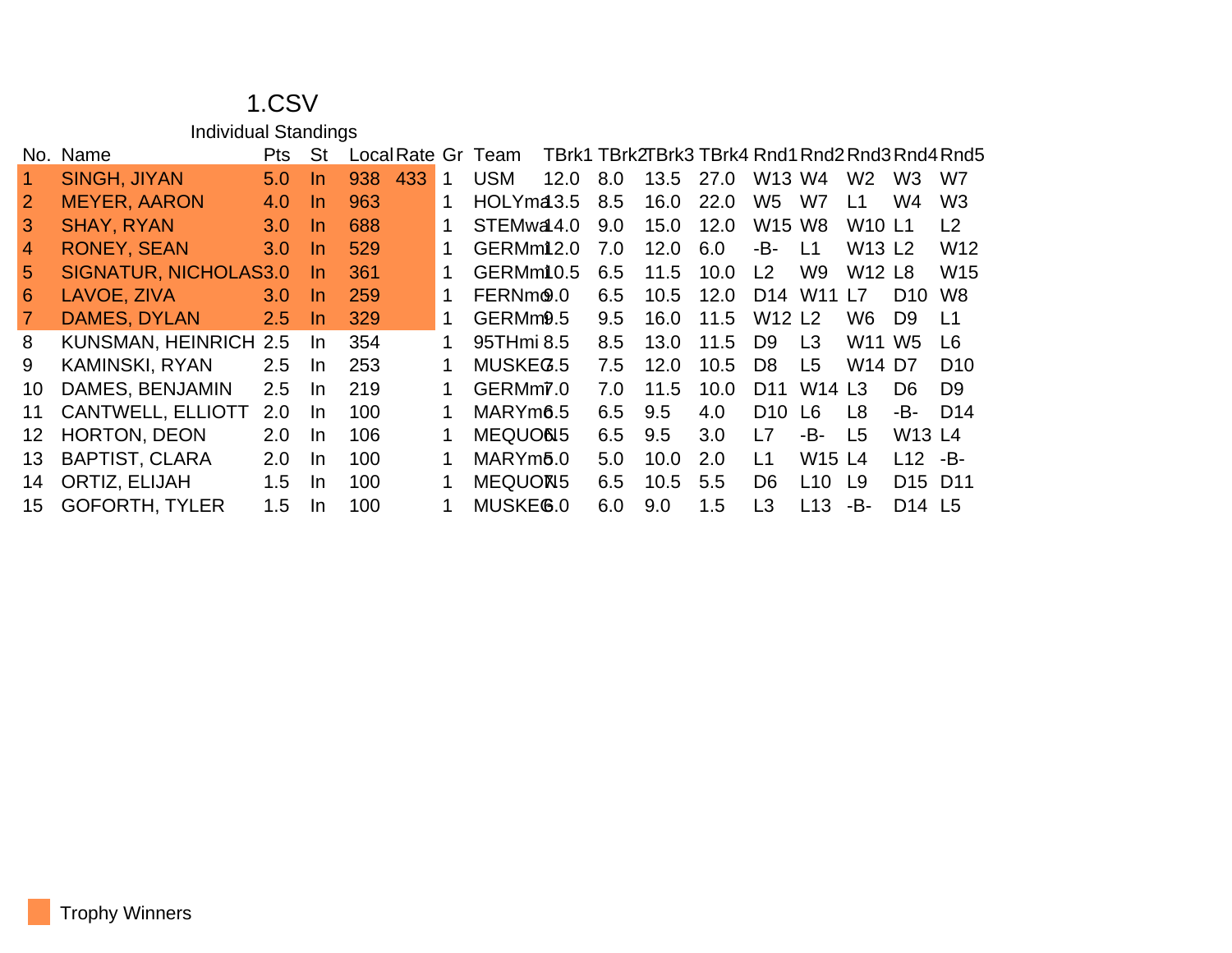Individual Standings

|                      | No. Name                        | Pts | <b>St</b> | Local RaGer |                | Team                   | TBrk1 TBrk2 TBrk3 TBrk4 Rnd1 Rnd2 Rnd3 Rnd4 Rnd5 |      |      |                |                                 |                |                     |                 |
|----------------------|---------------------------------|-----|-----------|-------------|----------------|------------------------|--------------------------------------------------|------|------|----------------|---------------------------------|----------------|---------------------|-----------------|
| $\blacktriangleleft$ | <b>GOPAL, RISHAAN</b>           | 5.0 | <b>In</b> | 1213        | 2              | NORTmd3.0              | 9.0                                              | 15.5 | 31.0 |                | W10 W13 W6                      |                | W <sub>9</sub>      | W <sub>3</sub>  |
| $\overline{2}$       | <b>BHADORIA, VEDANG</b>         | 4.0 | -In       | 835         | $\overline{2}$ | STEMwa <sub>15.0</sub> | 11.0                                             | 17.5 | 27.0 | W16 W4         |                                 | W <sub>5</sub> | L3                  | W <sub>6</sub>  |
| 3                    | <b>TEMPLIN, THEODORIC</b>       | 4.0 | <b>In</b> | 862         | 2              | GERMmi14.0             | 9.0                                              | 15.0 | 20.0 |                | W28 W17 W8                      |                | W <sub>2</sub>      | L1              |
| $\overline{4}$       | <b>HUTTELMAIER, ALEX</b>        | 4.0 | $\ln$     | 1042        | $\overline{2}$ | MEQUON <sub>2.5</sub>  | 8.5                                              | 14.5 | 21.0 | <b>W20 L2</b>  |                                 |                | W15 W14 W7          |                 |
| 5                    | <b>SEBASTIJANOVIC, STEFAM.0</b> |     | In.       | 798         | $\overline{2}$ | MEQUON <sub>2.0</sub>  | 8.0                                              | 14.0 | 20.0 | W22 W7         |                                 | L2             | <b>W17 W8</b>       |                 |
| $6\phantom{1}6$      | <b>CURRENT, SAGE</b>            | 3.0 | $\ln$     | 748         | $\overline{2}$ | MARYm <sub>04.0</sub>  | 9.0                                              | 14.0 | 10.0 |                | W30 W11 L1                      |                | <b>W18 L2</b>       |                 |
| $\overline{7}$       | <b>SUKHAVASI, CHAITANYA 3.0</b> |     | <b>In</b> | 578         | $\overline{2}$ | SOUTfr 13.5            | 9.5                                              | 15.5 | 15.0 | <b>W13 L5</b>  |                                 |                | W19 W12 L4          |                 |
| 8                    | ARAGONES, JAMES                 | 3.0 | In.       | 777         | $\overline{2}$ | PRAIke 13.0            | 9.0                                              | 14.5 | 13.0 |                | W26 W23 L3                      |                | <b>W11 L5</b>       |                 |
| 9                    | <b>GILDNER, RYLAN</b>           | 3.0 | In.       | 863         | $\overline{2}$ | GERMmil 3.0            | 8.0                                              | 15.0 | 14.5 |                | W18 D15 W14 L1                  |                |                     | D <sub>13</sub> |
| 10                   | <b>OULAHAN, ORJAN</b>           | 3.0 | In.       | 612         | 2              | MARYm <sub>62.0</sub>  | 7.0                                              | 12.0 | 8.0  | L1             |                                 | W30 W20 L15    |                     | <b>W18</b>      |
| 11                   | THIEL, AKSEL                    | 3.0 | In.       | 459         | 2              | FERNmd0.0              | 7.0                                              | 11.5 | 11.0 | <b>W24 L6</b>  |                                 | W26 L8         |                     | W <sub>17</sub> |
| 12                   | <b>FELLERS, DANIEL</b>          | 3.0 | In.       | 620         | $\overline{2}$ | MEQUON5                | 6.5                                              | 11.5 | 12.0 | W25 L14        |                                 | W21 L7         |                     | W <sub>19</sub> |
| 13                   | <b>MAKOWSKI, RYLAN</b>          | 2.5 | In.       | 739         | $\overline{2}$ | ROBEsh <sub>8.0</sub>  | 8.0                                              | 14.5 | 10.0 | L7             | L1                              |                | W27 W20 D9          |                 |
| 14                   | LIU, CHASE                      | 2.5 | In.       | 607         | 2              | SWALL <sup>®</sup> .0  | 8.0                                              | 14.0 | 12.0 |                | W19 W12 L9                      |                | L4                  | D <sub>23</sub> |
| 15                   | ROMMELFANGER, MATTH2.5          |     | In.       | 585         | $\overline{2}$ | MCKIwa7.5              | 7.5                                              | 11.5 | 12.0 | W27 D9         |                                 | L4             | W <sub>10</sub> -U- |                 |
| 16                   | SIEGEL, THEO                    | 2.5 | <b>In</b> | 277         | $\overline{2}$ | FERNm6.5               | 5.5                                              | 9.5  | 5.0  | L2             | L19                             | W30 D21        |                     | W <sub>26</sub> |
| 17                   | PARIKH, AAYAN                   | 2.0 | In.       | 442         | $\overline{2}$ | MONTmil 1.0            | 9.0                                              | 15.0 | 8.0  | W21            | L3                              | <b>W22 L5</b>  |                     | L11             |
| 18                   | HOLLANDER, AIDEN                | 2.0 | $\ln$     | 335         | $\overline{2}$ | MEQUON <sub>D.0</sub>  | 8.0                                              | 13.0 | 8.0  | L <sub>9</sub> |                                 | W24 W23 L6     |                     | L10             |
| 19                   | <b>KUBACKI, AUGUSTEN</b>        | 2.0 | In.       | 309         | $\overline{2}$ | BAYVmo.0               | 8.0                                              | 12.0 | 7.0  | L14            | W <sub>16</sub> L <sub>7</sub>  |                | W28 L12             |                 |
| 20                   | VIJAY, AVANITH                  | 2.0 | In.       | 408         | 2              | MARCsI9.0              | 7.5                                              | 13.0 | 7.0  | L4             | W <sub>25</sub> L <sub>10</sub> |                | L13                 | W <sub>27</sub> |
| 21                   | <b>HUIBREGTSE, HUNTER</b>       | 2.0 | In.       | 257         | $\overline{2}$ | WOODsū.5               | 6.5                                              | 10.5 | 6.5  | L17            | W28 L12                         |                | D <sub>16</sub>     | D <sub>22</sub> |
| 22                   | TARRA, ELIZABETH                | 2.0 | In.       | 208         | $\overline{2}$ | RICHwh7.5              | 6.0                                              | 11.5 | 7.5  | L <sub>5</sub> | D27 L17                         |                | W24 D21             |                 |
| 23                   | HEIPP, MALYNA                   | 2.0 | In.       | 411         | $\overline{2}$ | MARYm <sub>6.5</sub>   | 6.0                                              | 9.5  | 5.0  | W29            | L8                              | L18            | D <sub>26</sub>     | D <sub>14</sub> |
| 24                   | <b>JAIN, STUTI</b>              | 2.0 | In.       | 240         | $\overline{2}$ | FRANKL6.0              | 6.0                                              | 9.0  | 4.0  | L11            | L18                             |                | W25 L22             | <b>W30</b>      |
| 25                   | ZELLMAN, AUGUSTIN               | 2.0 | In.       | 197         | 2              | MARYm <sub>5.0</sub>   | 5.0                                              | 8.0  | 2.0  | L12            | L20                             | L24            | W30 W28             |                 |
| 26                   | <b>EBERHARDT, CHARLIE</b>       | 1.5 | In        | 208         | $\overline{2}$ | MUSKE <sup>8.0</sup>   | 7.5                                              | 11.0 | 3.0  | L <sub>8</sub> | W29 L11                         |                | D <sub>23</sub>     | L16             |
| 27                   | <b>COLLIER, TANNER</b>          | 1.5 | In.       | 280         | $\overline{2}$ | MARYmø.0               | 6.5                                              | 10.0 | 3.0  | L15            | D22 L13                         |                | W29 L20             |                 |
| 28                   | PORTER, JACK                    | 1.0 | -In       | 100         | $\overline{2}$ | FERNm6.5               | 6.0                                              | 10.5 | 1.0  | L3             | L21                             | W29 L19        |                     | L25             |
| 29                   | LUNDSTROM, ALEX                 | 1.0 | In.       | 100         | $\overline{2}$ | <b>MEQUOAIO</b>        | 4.0                                              | 6.0  | 0.0  | L23            | L26                             | L28            | L27                 | -B-             |
| 30                   | <b>GOYMERAC, MARISA</b>         | 0.0 | <b>In</b> | 100         | $\overline{2}$ | FERBap9.5              | 7.5                                              | 12.5 | 0.0  | L <sub>6</sub> | L10                             | L16            | L25                 | L24             |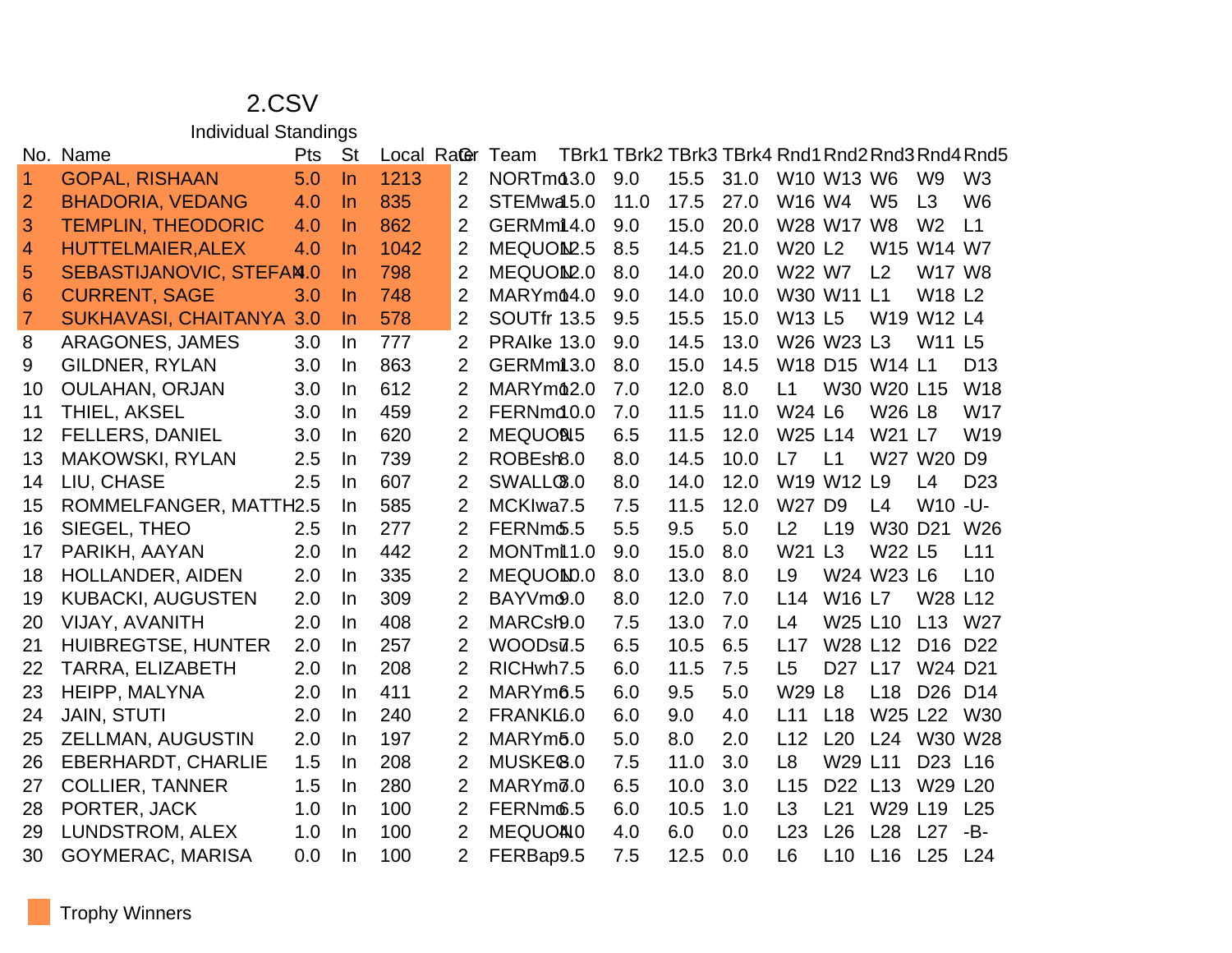Individual Standings

|                 | No. Name                 | Pts | <b>St</b> | Local Rate |     | Gr | Team                  | TBrk1 TBrk2 TBrk3 TBrk4 Rnd1 Rnd2 Rnd3 Rnd4 Rnd5 |      |      |                |                    |                                |                |                 |
|-----------------|--------------------------|-----|-----------|------------|-----|----|-----------------------|--------------------------------------------------|------|------|----------------|--------------------|--------------------------------|----------------|-----------------|
| $\mathbf 1$     | <b>RIVA, ANTHONY</b>     | 4.5 | ln        | 1129       |     | 3  | MUSKEG5.5             | 11.0                                             | 18.5 | 32.5 | W11 W5         |                    | W <sub>9</sub>                 | D <sub>2</sub> | W <sub>4</sub>  |
| $\overline{2}$  | <b>SHI, LANTING</b>      | 4.5 | $\ln$     | 1071       |     | 3  | BROOel14.0            | 9.5                                              | 16.0 | 27.5 | W <sub>3</sub> |                    | W10 W23 D1                     |                | W <sub>8</sub>  |
| 3               | <b>SHAY, CONNOR</b>      | 4.0 | <b>In</b> | 867        |     | 3  | STEMwa4.5             | 10.0                                             | 16.5 | 24.0 | L <sub>2</sub> | W7                 |                                |                | W26 W12 W15     |
| 4               | <b>KAUR, JIND</b>        | 4.0 | $\ln$     | 1203       | 999 | 3  | <b>USM</b><br>14.0    | 9.5                                              | 16.0 | 23.0 |                | W13 W16 W22 W8     |                                |                | L1              |
| 5               | <b>KURZ, TOM</b>         | 4.0 | $\ln$     | 930        |     | 3  | <b>TRINac 12.0</b>    | 7.5                                              | 14.0 | 19.0 | W31 L1         |                    |                                | W29 W10 W11    |                 |
| $6\phantom{1}6$ | LAVOE, ZACHERY           | 4.0 | ln        | 831        |     | 3  | FERNmd1.0             | 8.0                                              | 12.0 | 18.0 |                | L14 W30 W37 W18 W9 |                                |                |                 |
| $\overline{7}$  | <b>GRAF, OWEN</b>        | 4.0 | $\ln$     | 915        |     | 3  | MUSKEG0.5             | 6.5                                              | 11.5 | 15.0 | W38 L3         |                    |                                |                | W33 W22 W13     |
| 8               | <b>BAKALINSKY, ZACH</b>  | 3.0 | In        | 997        |     | 3  | MEQUOM4.5             | 10.0                                             | 16.5 | 16.0 |                | W17 W12 W28 L4     |                                |                | L <sub>2</sub>  |
| 9               | FREEZE, GRANT            | 3.0 | In        | 608        |     | 3  | STORfo 14.0           | 9.5                                              | 15.0 | 13.0 |                | W15 W37 L1         |                                | W21 L6         |                 |
| 10              | <b>STRIFLING, JACK</b>   | 3.0 | In        | 730        |     | 3  | MEQUOMB.5             | 9.0                                              | 13.5 | 10.0 | <b>W20 L2</b>  |                    | $-X-$                          | L5             | W <sub>28</sub> |
| 11              | PIEPER, KEVIN            | 3.0 | In        | 708        |     | 3  | FERNmd2.5             | 8.0                                              | 14.0 | 11.0 | L1             |                    | W34 W27 W24 L5                 |                |                 |
| 12              | <b>URBAN, JOSEPH</b>     | 3.0 | In        | 828        |     | 3  | MARYm <sub>62.0</sub> | 8.0                                              | 14.0 | 14.0 | <b>W19 L8</b>  |                    | W <sub>25</sub> L <sub>3</sub> |                | W31             |
| 13              | <b>WHIPP, JULIA</b>      | 3.0 | In        | 740        |     | 3  | LEONgr 12.0           | 8.0                                              | 14.0 | 12.0 | L4             |                    | W26 W32 W28 L7                 |                |                 |
| 14              | LISBERG, MARINA          | 3.0 | In        | 648        |     | 3  | MARYm <sup>61.5</sup> | 7.5                                              | 13.0 | 15.0 | W <sub>6</sub> | L22                |                                |                | L16 W27 W33     |
| 15              | LE DUC, AARON            | 3.0 | In.       | 740        |     | 3  | WOODsd1.0             | 7.0                                              | 13.0 | 12.0 | L9             |                    | W24 W30 W23 L3                 |                |                 |
| 16              | XIE, OWEN                | 3.0 | In        | 892        |     | 3  | SWALLO <sub>1.0</sub> | 7.0                                              | 11.0 | 14.0 | W25 L4         |                    | W14 -U-                        |                | W <sub>29</sub> |
| 17              | <b>KRESS, EVAN</b>       | 3.0 | In.       | 655        |     | 3  | MARYm <sub>40.0</sub> | 7.0                                              | 11.0 | 12.0 | L8             |                    |                                |                | W19 L24 W40 W23 |
| 18              | WOLF, MASON              | 3.0 | In.       | 653        |     | 3  | WOODsd <sub>0.0</sub> | 6.0                                              | 11.5 | 11.0 | L22            |                    | W31 W34 L6                     |                | W24             |
| 19              | <b>GRAHAM, DREW</b>      | 3.0 | In        | 579        |     | 3  | ELMWbe.5              | 6.5                                              | 10.5 | 9.0  | L12            | L17                |                                |                | W36 W39 W22     |
| 20              | <b>KREVS, JAYSON</b>     | 3.0 | In        | 934        |     | 3  | DEERst 8.5            | 6.0                                              | 9.5  | 10.0 | L10            | L23                |                                |                | W35 W30 W25     |
| 21              | <b>RENNO, ANTHONY</b>    | 2.5 | In        | 377        |     | 3  | BAYVmo.5              | 5.5                                              | 9.0  | 6.5  | D33            | L27                | <b>W42 L9</b>                  |                | W26             |
| 22              | ARENA, BASIL             | 2.0 | In        | 870        |     | 3  | MAPLfo 13.0           | 10.0                                             | 17.0 | 12.0 |                | W18 W14 L4         |                                | L7             | L <sub>19</sub> |
| 23              | NEEB, NOAH               | 2.0 | In        | 501        |     | 3  | GOLDmi11.5            | 9.0                                              | 16.0 | 11.0 |                | W41 W20 L2         |                                | L15            | L17             |
| 24              | <b>CHRISTENSON, TRIP</b> | 2.0 | In.       | 537        |     | 3  | MEQUOM .0             | 9.0                                              | 14.0 | 10.0 |                | W32 L15            | W17 L11                        |                | L18             |
| 25              | <b>HURLEBAUS, ADRIAN</b> | 2.0 | In        | 561        |     | 3  | GOLDm0.5              | 8.0                                              | 13.0 | 7.0  | L16            | W33 L12            |                                | W32 L20        |                 |
| 26              | <b>KAMINSKI, MATTHEW</b> | 2.0 | In        | 379        |     | 3  | MUSKE <sup>8.5</sup>  | 7.5                                              | 12.5 | 6.0  |                | W27 L13            | L3                             | W35 L21        |                 |
| 27              | <b>CAMPBELL, ORLA</b>    | 2.0 | In        | 366        |     | 3  | GERMm8.5              | 7.5                                              | 11.5 | 7.0  | L26            | W21 L11            |                                | L14            | <b>W37</b>      |
| 28              | DUNCKEL, DUSTIN          | 2.0 | In        | 377        |     | 3  | WILLst 8.5            | 7.5                                              | 11.5 | 6.0  |                | W40 W29 L8         |                                | L13            | L10             |
| 29              | <b>WHITLOW, VINCENT</b>  | 2.0 | In        | 448        |     | 3  | MARYm <sub>8.0</sub>  | 7.0                                              | 12.0 | 5.0  | W39 L28        |                    | L5                             | W34 L16        |                 |
| 30              | ROSADO, XAVIER           | 2.0 | In        | 440        |     | 3  | VIEAU 8.0             | 7.0                                              | 12.0 | 4.0  | <b>W35 L6</b>  |                    | L15                            | L20            | W39             |
| 31              | ARMSTRONG, MASON         | 2.0 | In        | 583        |     | 3  | GERMm8.0              | 7.0                                              | 12.0 | 4.0  | L <sub>5</sub> | L18                |                                | W38 W37 L12    |                 |

Trophy Winners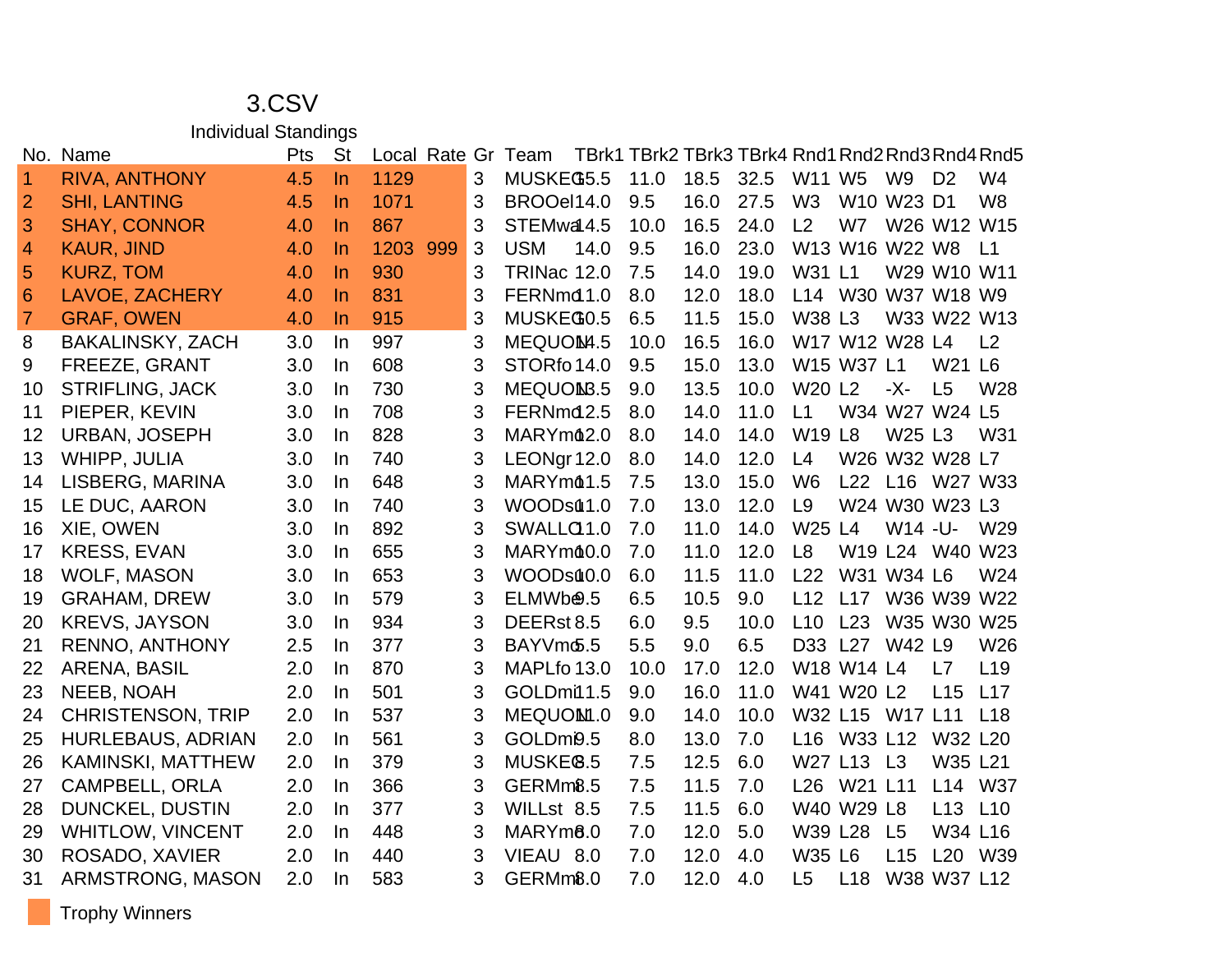| 32 SCHESKE, NATHAN          | $2.0 -$ | -In | 377 | 3 | BAYVmo6.5             | 5.5 | 9.5          | 5.0 |        | L24 W36 L13 L25 W40                                                             |    |                                 |         |
|-----------------------------|---------|-----|-----|---|-----------------------|-----|--------------|-----|--------|---------------------------------------------------------------------------------|----|---------------------------------|---------|
| 33 HUBRICH, GEORGE          | 1.5     | -In | 407 | 3 | GERM <sub>m</sub> 8.0 | 7.5 | $12.0$ $3.5$ |     |        | D21 L25 L7                                                                      |    | W42 L14                         |         |
| 34 GOFORTH, TRAVIS          | 1.5     | -In | 234 | 3 | MUSKE6.5              | 6.0 | 9.5          | 2.0 |        | W42 L11 L18                                                                     |    | L <sub>29</sub> D <sub>38</sub> |         |
| 35 THORNE, BRADY            | 1.5     | -In | 100 | 3 | WILLst 5.0            | 5.0 | 8.0          | 1.0 |        | L30 D39 L20                                                                     |    | $L26$ -B-                       |         |
| 36 HOEY, BENNETT            | 1.5     | -In | 119 | 3 | GERMm4.5              | 4.0 | 7.5          | 2.0 |        | L37 L32 L19                                                                     |    |                                 | D38 W42 |
| 37 AGUIRRE, ELISEO          | 1.0     | -In | 394 |   | 3 PARKal 8.5          | 7.0 | $12.5$ 3.0   |     | W36 L9 |                                                                                 | L6 | L31 L27                         |         |
| 38 IBARRA AHUATZI, DAVID1.0 |         | In. | 159 |   | 3 VIEAU 7.5           | 6.0 | $11.5$ 3.0   |     | L7     | L41 L31                                                                         |    | D36 D34                         |         |
| 39 BEYER, ALDEN             | 1.0     | -In | 100 | 3 | GERMm6.0              | 5.0 | 9.0          | 2.0 |        | L <sub>29</sub> D <sub>35</sub> D <sub>40</sub> L <sub>19</sub> L <sub>30</sub> |    |                                 |         |
| 40 LAU, COLE                | 1.0     | -In | 100 |   | 3 WOODs6.5            | 5.0 | 8.5          | 1.5 |        | L28 D42 D39 L17 L32                                                             |    |                                 |         |
| 41 OTTESEN, VLADIMIR        | 1.0     | -In | 338 |   | 3 SAUKsa1.0           | 1.0 | 3.0          | 2.0 |        | L23 W38 -F-                                                                     |    | -U- -U-                         |         |
| 42 CUSHING, COLE            | 0.5     | -In | 100 |   | 3 WILLst 5.5          | 4.5 | 8.0          | 1.0 |        | L34 D40 L21                                                                     |    | L33 L36                         |         |
|                             |         |     |     |   |                       |     |              |     |        |                                                                                 |    |                                 |         |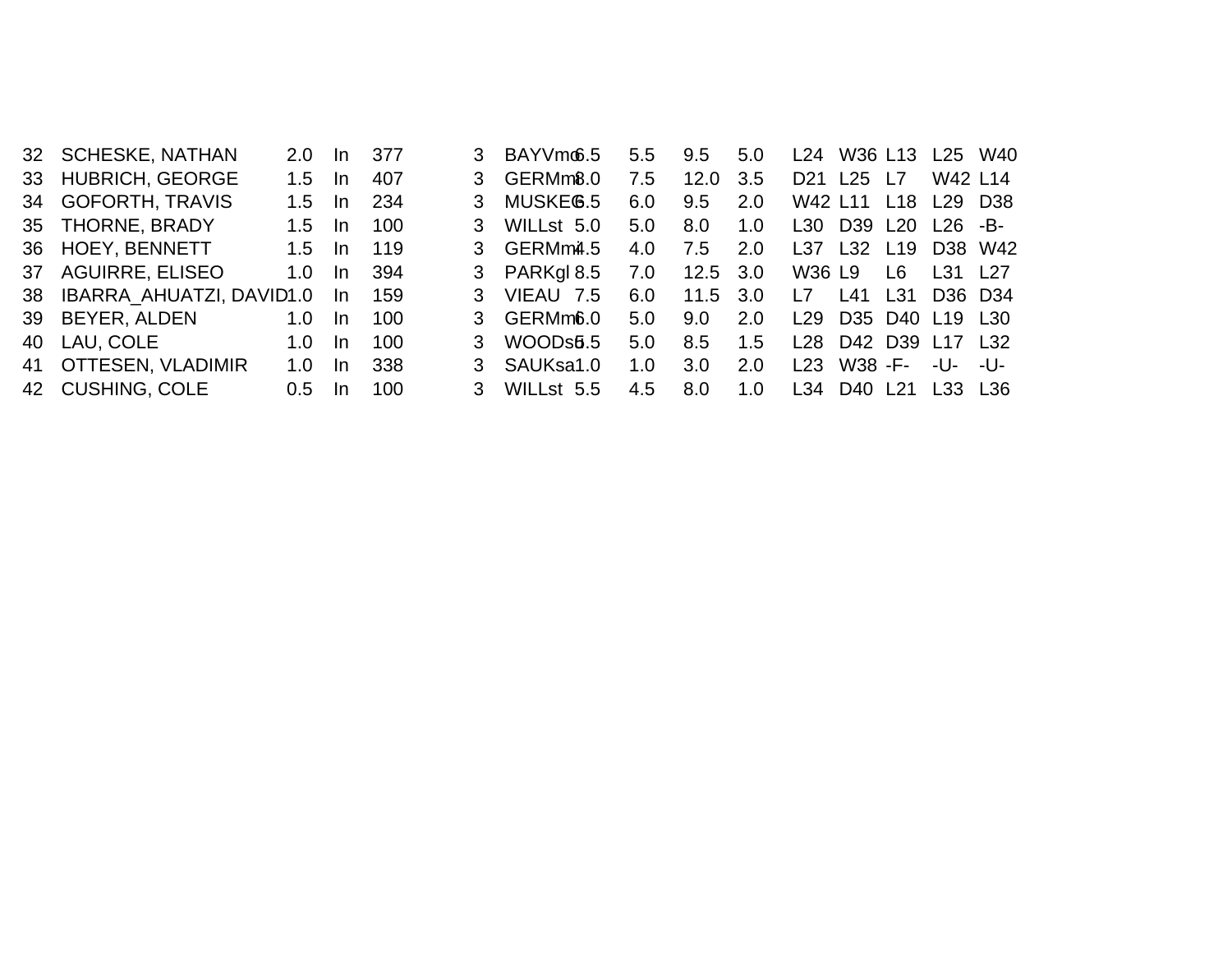|  | <b>Individual Standings</b> |
|--|-----------------------------|
|--|-----------------------------|

| No.            | Name                         | Pts | <b>St</b> | Local RaGer |                | Team |                       | TBrk1 TBrk2 TBrk3 TBrk4 Rnd1 Rnd2 Rnd3 Rnd4 Rnd5 |      |      |                 |                 |                 |                                 |                 |
|----------------|------------------------------|-----|-----------|-------------|----------------|------|-----------------------|--------------------------------------------------|------|------|-----------------|-----------------|-----------------|---------------------------------|-----------------|
| 1              | <b>WALSH, GRANT</b>          | 5.0 | $\ln$     | 1285        | $\overline{4}$ |      | MEQUOM4.0             | 10.0                                             | 16.5 | 33.0 | W4              | W18 W8          |                 | W <sub>3</sub>                  | W <sub>9</sub>  |
| $\overline{2}$ | <b>GRASKAMP, SPENCER</b>     | 5.0 | <u>In</u> | 1227        | 4              |      | MEQUON <sub>2.0</sub> | 8.5                                              | 14.5 | 29.0 |                 | W20 W17 W5      |                 | W <sub>9</sub>                  | W <sub>8</sub>  |
| 3              | <b>SURESH, ARJUN</b>         | 4.0 | $\ln$     | 1077        | 4              |      | NORTHm4.0             | 9.0                                              | 17.0 | 24.0 |                 |                 | W12 W10 W14 L1  |                                 | W13             |
| 4              | <b>CANTWELL, EMERSON</b>     | 4.0 | <b>In</b> | 981         | 4              |      | MARYm <sub>02.5</sub> | 7.5                                              | 13.5 | 17.0 | L <sub>1</sub>  |                 |                 | W35 W22 W24 W11                 |                 |
| 5              | <b>KUBACKI, LEVONI</b>       | 3.5 | <u>In</u> | 896         | 4              |      | BAYVmd4.0             | 9.0                                              | 15.5 | 17.5 |                 | W30 W15 L2      |                 | D7                              | <b>W17</b>      |
| 6              | <b>TRIBLET, DARRELL</b>      | 3.5 | $\ln$     | 992         | $\overline{4}$ |      | SILOmi 10.5           | 7.5                                              | 13.0 | 18.5 |                 |                 | L17 D19 W23 W21 |                                 | W <sub>10</sub> |
| $\overline{7}$ | <b>CHEN, CHLOE</b>           | 3.5 | $\ln$     | 933         | 4              |      | MEQUON <sub>0.5</sub> | 7.0                                              | 12.0 | 14.5 | <b>W25 L8</b>   |                 | W28 D5          |                                 | W <sub>20</sub> |
| 8              | KADAM, ARYA                  | 3.0 | In        | 1027        | 4              |      | LEONgr 16.5           | 11.5                                             | 18.0 | 16.0 | W29 W7          |                 | L1              | W11 L2                          |                 |
| 9              | <b>KUNSMANN, LEAH</b>        | 3.0 | <b>In</b> | 737         | 4              |      | 95THmi 15.0           | 10.0                                             | 16.5 | 13.0 |                 |                 | W22 W33 W19 L2  |                                 | L1              |
| 10             | SEBASTIJANOVIC, DANIEL       | 3.0 | In        | 812         | 4              |      | MEQUOM <sub>B.0</sub> | 9.0                                              | 13.5 | 12.0 | W15 L3          |                 |                 | W36 W18 L6                      |                 |
| 11             | MEKHTIEV, DANIEL             | 3.0 | In.       | 954         | 4              |      | MEQUON <sub>2.0</sub> | 8.0                                              | 13.5 | 13.0 |                 |                 | W33 W26 W13 L8  |                                 | L4              |
| 12             | RUDOLPH, ETHAN               | 3.0 | <b>In</b> | 710         | 4              |      | FERNmd2.0             | 8.0                                              | 13.5 | 13.0 | L3              |                 | W24 W16 L13     |                                 | W <sub>27</sub> |
| 13             | JAYESH, JISHNU               | 3.0 | In        | 822         | 4              |      | HALEel 11.5           | 7.5                                              | 13.0 | 12.0 |                 | W31 W29 L11     |                 | W12 L3                          |                 |
| 14             | USATINSKY, DAVID             | 3.0 | In        | 823         | 4              |      | MEQUON <sub>D.5</sub> | 6.5                                              | 11.5 | 10.0 |                 | W34 W25 L3      |                 | D17                             | D <sub>18</sub> |
| 15             | <b>SHEETS, ADELINE</b>       | 3.0 | In        | 793         | 4              |      | MARYm <sub>60.0</sub> | 6.5                                              | 11.5 | 10.0 | L10             | L5              |                 | W25 W28 W24                     |                 |
| 16             | SCHARFENBERGER, OWEN 3.0     |     | In        | 535         | 4              |      | GERMm <sub>9.0</sub>  | 6.0                                              | 10.0 | 9.0  | L <sub>19</sub> |                 |                 | W32 L12 W34 W26                 |                 |
| 17             | <b>BORCEAN, EMMA</b>         | 2.5 | In        | 829         | 4              |      | GERMm10.0             | 10.0                                             | 16.0 | 12.0 | W <sub>6</sub>  | L <sub>2</sub>  |                 | W34 D14 L5                      |                 |
| 18             | <b>CARDENAS, SALEM</b>       | 2.5 | In        | 818         | 4              |      | BAYVm <sub>6.5</sub>  | 8.5                                              | 14.5 | 10.0 | W21 L1          |                 | W35 L10         |                                 | D <sub>14</sub> |
| 19             | ZELL, OLIVER                 | 2.5 | In.       | 663         | 4              |      | MARYm <sub>8.5</sub>  | 8.5                                              | 13.5 | 12.5 | W16 D6          |                 | L <sub>9</sub>  | L20                             | W <sub>29</sub> |
| 20             | <b>DESPLAINES, CHARLIE</b>   | 2.5 | In        | 758         | 4              |      | MCKIwa7.5             | 7.5                                              | 14.0 | 9.5  | L2              | D <sub>28</sub> |                 | W30 W19 L7                      |                 |
| 21             | <b>ROBLES, IKER</b>          | 2.5 | In        | 632         | 4              |      | VIEAU 6.5             | 6.5                                              | 11.5 | 8.5  | L18             | D <sub>23</sub> | W31             | L <sub>6</sub>                  | W28             |
| 22             | Lopez-Paulson, Marcus        | 2.5 | <b>In</b> | 537         | 4              |      | VIEAU 6.0             | 6.0                                              | 11.5 | 7.5  | L <sub>9</sub>  | <b>W27 L4</b>   |                 | D <sub>29</sub>                 | W31             |
| 23             | MCDONALD, MASON              | 2.5 | In        | 567         | 4              |      | MEQUON <sub>5</sub>   | 5.5                                              | 10.5 | 8.5  | L28             | D <sub>21</sub> | L6              | W32 W30                         |                 |
| 24             | <b>BEATTIE, DOMINIC</b>      | 2.0 | <b>In</b> | 479         | 4              |      | GERMm <sub>9.5</sub>  | 8.0                                              | 13.5 | 7.0  | W32 L12         |                 | W26 L4          |                                 | L15             |
| 25             | PEREZ, VICTORIO              | 2.0 | In        | 581         | 4              |      | $FERNm\bar{\sigma}.0$ | 7.0                                              | 10.5 | 2.0  | L7              | L14             | L15             | -B-                             | <b>W35</b>      |
| 26             | <b>KURZ, SAMUEL</b>          | 2.0 | In        | 485         | 4              |      | TRINac 7.0            | 6.5                                              | 10.0 | 4.0  | W27 L11         |                 | L24             | W36 L16                         |                 |
| 27             | ANZALONE, CARTER             | 2.0 | In        | 318         | 4              |      | BAYVmo <sub>5.5</sub> | 5.5                                              | 8.5  | 2.0  | L26             | L22             | -B-             | W35 L12                         |                 |
| 28             | FOLLIARD-SCHILLING, JAME\$.5 |     | <b>In</b> | 498         | 4              |      | BAYVmd0.5             | 8.0                                              | 14.0 | 7.5  | W23 D20         |                 | L7              | L15                             | L21             |
| 29             | <b>BARWICK, ANTHONY</b>      | 1.5 | In.       | 547         | 4              |      | GERM <sub>m9.0</sub>  | 8.0                                              | 12.0 | 4.5  | L <sub>8</sub>  | L13             | <b>W37</b>      | D <sub>22</sub> L <sub>19</sub> |                 |
| 30             | <b>WISCHER, DAMIAN</b>       | 1.5 | In        | 371         | 4              |      | VIEAU 8.0             | 6.5                                              | 11.5 | 4.5  | L <sub>5</sub>  | D31             | L20             | W33 L23                         |                 |
| 31             | <b>RASMUSSEN, PARKER</b>     | 1.5 | In        | 351         | 4              |      | GERMm7.5              | 6.5                                              | 10.5 | 3.5  | L13             | D <sub>30</sub> | L21             | <b>W37 L22</b>                  |                 |

Trophy Winners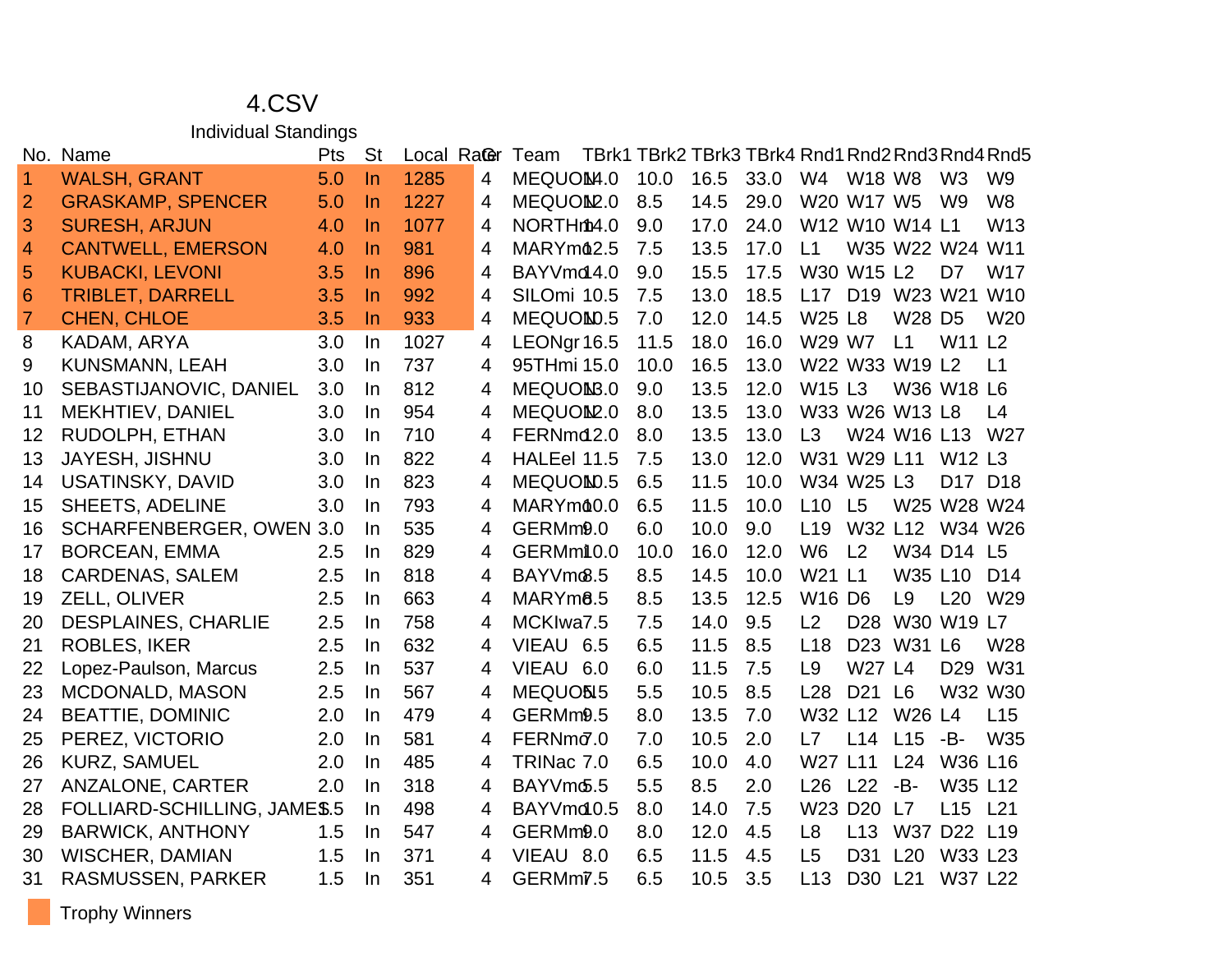| 32 OROZCO, ADAN      |                | 1.5 ln 374 | 4 VIEAU 7.0 6.0 10.0 3.5 L24 L16 D33 L23 W34 |  |  |                     |  |  |
|----------------------|----------------|------------|----------------------------------------------|--|--|---------------------|--|--|
| 33 CHAPPELEAR, DYLAN | $1.5$ In       | 547        | 4 GERMm6.5 6.0 9.5 2.5 L11 L9 D32 L30 W36    |  |  |                     |  |  |
| 34 KETZ. OWEN        | $1.0 \quad$ In | 297        | 4 BAYVm&.0 7.0 11.0 2.0 L14 W37 L17 L16 L32  |  |  |                     |  |  |
| 35 RONEY, FINLEY     | $1.0 \quad$ In | 365        | 4 GERMm6.0 5.5 10.0 1.0 W36 L4 L18 L27 L25   |  |  |                     |  |  |
| 36 ROSADO, JAYDA     | $1.0 \quad$ In | 100        | 4 VIEAU 4.5 4.5 7.5 0.0 L35 -B- L10 L26 L33  |  |  |                     |  |  |
| 37 RIVERA, JAELANYS  | $1.0 \quad$ In | 109        | 4 VIEAU 2.5 2.5 4.0 0.0                      |  |  | -U- L34 L29 L31 -B- |  |  |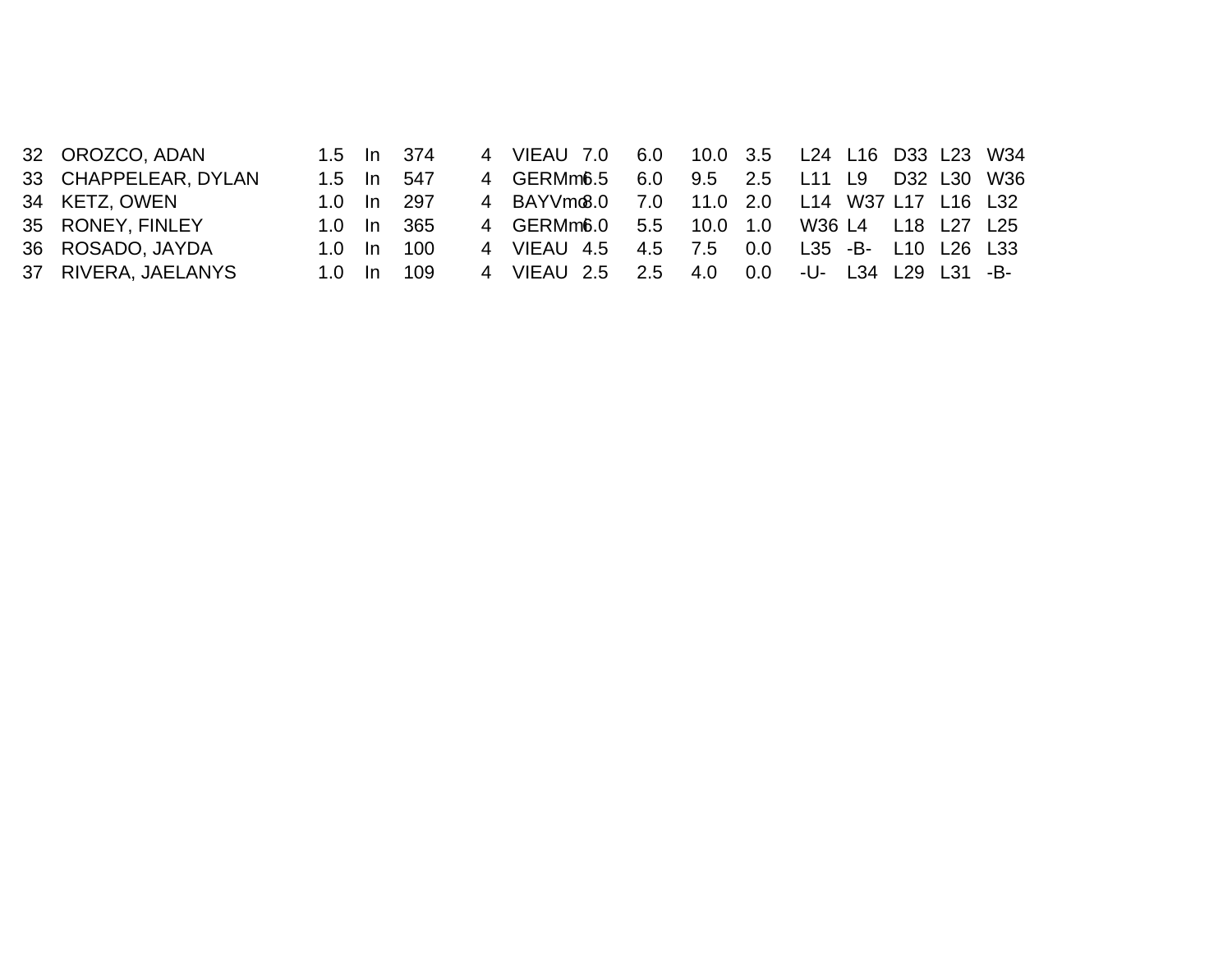Individual Standings

|                | No. Name                  | Pts | <b>St</b> | Local Rate |      | Gr | Team                  |      |      | TBrk1 TBrk2 TBrk3 TBrk4 Rnd1 Rnd2 Rnd3 Rnd4 Rnd5 |      |                 |                |                    |                 |                 |
|----------------|---------------------------|-----|-----------|------------|------|----|-----------------------|------|------|--------------------------------------------------|------|-----------------|----------------|--------------------|-----------------|-----------------|
| 1.             | <b>GUYETTE, BRADEN</b>    | 5.0 | $\ln$     | 1339       |      | 5  | BAYPOR <sub>2.0</sub> |      | 8.0  | 14.0                                             | 28.0 |                 |                | W23 W16 W13 W11 W2 |                 |                 |
| $\overline{2}$ | <b>KAUR, ARADH</b>        | 4.0 | $\ln$     | 1383       | 1416 | 3  | <b>USM</b>            | 14.5 | 9.5  | 16.5                                             | 23.0 |                 | W21 W10 W6     |                    | W8              | L1              |
| 3              | <b>CHEN, JIMMY</b>        | 4.0 | $\ln$     | 1181       | 790  | 5  | BURLbr 13.0           |      | 9.0  | 16.0                                             | 26.0 | W <sub>4</sub>  | L8             |                    | W10 W12 W9      |                 |
| 4              | <b>WESLEY, HAYDEN</b>     | 4.0 | $\ln$     | 1082       |      | 5  | GOLDmi12.0            |      | 8.0  | 14.0                                             | 20.0 | L3              |                | W24 W25 W14 W8     |                 |                 |
| 5              | <b>KRESS, EMMETT</b>      | 4.0 | <u>In</u> | 1021       |      | 5  | MARYm <sup>60.0</sup> |      | 7.0  | 12.0                                             | 18.0 | L9              |                | W18 W22 W20 W11    |                 |                 |
| 6              | <b>BHADORIA, AGASTYA</b>  | 3.5 | <b>In</b> | 1178       |      | 5  | STEMwa12.5            |      | 8.5  | 14.5                                             | 17.5 |                 | W14 W20 L2     |                    | <b>W19 D7</b>   |                 |
| 7              | ROMANO-THOMPSON, ISAIAH   |     | $\ln$     | 1059       |      | 5  | EASTba11.0            |      | 7.5  | 12.5                                             | 15.5 | L10             |                | W29 W16 W21 D6     |                 |                 |
| 8              | <b>KACHOLE, DWIJ</b>      | 3.0 | -ln       | 1012       |      | 5  | WESTde 5.0            |      | 11.0 | 16.0                                             | 16.0 | W30 W3          |                | <b>W12 L2</b>      |                 | L4              |
| 9              | NETZ, ELI                 | 3.0 | <b>In</b> | 1056       |      | 5  | PARKce14.0            |      | 10.0 | 16.5                                             | 19.0 | W <sub>5</sub>  | L12            | W17 W13 L3         |                 |                 |
| 10             | LAVOE, ZION               | 3.0 | In.       | 1071       |      | 5  | FERNmd3.5             |      | 9.5  | 15.0                                             | 14.0 | W7              | L2             | L3                 |                 | W28 W23         |
| 11             | SRIVATHSAN, HRISHIKESH3.0 |     | In        | 822        |      | 5  | BURLbr 12.5           |      | 7.5  | 12.5                                             | 7.0  | -В-             |                | W23 W28            | L1              | L5              |
| 12             | <b>KUHN, MAX</b>          | 3.0 | -In       | 1135       |      | 5  | MCKIwa12.0            |      | 8.0  | 14.0                                             | 14.0 | W19 W9          |                | L8                 | L3              | W <sub>21</sub> |
| 13             | <b>SANDERS, JACK</b>      | 3.0 | <b>In</b> | 898        |      | 5  | MCKIwa12.0            |      | 7.0  | 13.5                                             | 11.0 |                 | W27 W25 L1     |                    | L <sub>9</sub>  | W19             |
| 14             | FLINT, KATE               | 3.0 | In        | 935        |      | 5  | MCKIwa11.5            |      | 7.5  | 12.5                                             | 10.0 | L <sub>6</sub>  |                | W26 W31            | L <sub>4</sub>  | W20             |
| 15             | <b>BAPTIST, MARCUS</b>    | 3.0 | -ln       | 785        |      | 5  | MARYm <sub>0.5</sub>  |      | 5.5  | 8.5                                              | 9.0  | L20             | L19            | W27 W31 W22        |                 |                 |
| 16             | <b>BEDWELL, QUINN</b>     | 2.5 | In        | 957        |      | 5  | GERMm8.0              |      | 8.0  | 14.5                                             | 9.5  | W29 L1          |                | L7                 |                 | D17 W24         |
| 17             | PORTER, WILLIAM           | 2.5 | $\ln$     | 691        |      | 5  | FERNm6.0              |      | 6.0  | 9.5                                              | 6.5  | L22             | W32 L9         |                    | D <sub>16</sub> | W <sub>29</sub> |
| 18             | STOLLENWERK, HENRY        | 2.5 | -In       | 698        |      | 5  | FERNmd.5              |      | 4.5  | 9.0                                              | 4.5  | D <sub>28</sub> | L <sub>5</sub> | L23                |                 | W32 W30         |
| 19             | ANDERSON, ISAAC           | 2.0 | In.       | 901        |      | 5  | LAKEsh 11.0           |      | 9.0  | 14.5                                             | 10.0 |                 |                | L12 W15 W26 L6     |                 | L13             |
| 20             | <b>ALCARAZ, JESUS</b>     | 2.0 | -ln       | 899        |      | 5  | <b>VIEAU 10.5</b>     |      | 9.5  | 14.5                                             | 8.0  | <b>W15 L6</b>   |                | <b>W30 L5</b>      |                 | L14             |
| 21             | <b>GOLDSMITH, LINCOLN</b> | 2.0 | $\ln$     | 938        |      | 5  | BURLbr 10.5           |      | 8.5  | 14.5                                             | 8.0  | L <sub>2</sub>  |                | W22 W24 L7         |                 | L12             |
| 22             | <b>ENGBRING, ELLIOT</b>   | 2.0 | In.       | 743        |      | 5  | MCKIwa9.5             |      | 7.5  | 13.5                                             | 9.0  | W17 L21         |                | L5                 | W25 L15         |                 |
| 23             | <b>LUCAS, DERIUS</b>      | 2.0 | $\ln$     | 859        |      | 5  | MCKIwa8.5             |      | 8.0  | 13.5                                             | 6.0  | L1              | L11            |                    | W18 W33 L10     |                 |
| 24             | <b>VALDIVIA, DANIEL</b>   | 2.0 | In.       | 719        |      | 5  | VIEAU 7.5             |      | 6.5  | 11.5                                             | 6.0  | W31 L4          |                | L21                | W26 L16         |                 |
| 25             | STARK, JOHNATHAN          | 2.0 | -ln       | 661        |      | 5  | MARYm <sub>0.0</sub>  |      | 6.5  | 11.0                                             | 4.0  | W32 L13         |                | L4                 | L22             | W <sub>28</sub> |
| 26             | ALBERT, LANDON            | 2.0 | $\ln$     | 598        |      | 5  | MEQUO515              |      | 5.0  | 8.5                                              | 3.0  | W33 L14         |                | L19                | L24             | W31             |
| 27             | <b>MEYER, CALLUM</b>      | 2.0 | $\ln$     | 499        |      | 5  | FERNmd.5              |      | 4.5  | 7.5                                              | 1.0  | L13             | L31            | L15                | $-B-$           | <b>W33</b>      |
| 28             | CORREA, DAMION ROBERTIO5  |     | In        | 527        |      | 5  | VIEAU 7.5             |      | 7.0  | 10.5                                             | 3.5  | D <sub>18</sub> | W33 L11        |                    | L10             | L25             |
| 29             | <b>SCHAFF, BRENNAN</b>    | 1.5 | -ln       | 667        |      | 5  | VIEAU 6.5             |      | 6.0  | 10.0                                             | 2.0  | L16             | L7             | W32 D30            |                 | L17             |
| 30             | <b>CARR, DANIEL</b>       | 1.5 | $\ln$     | 440        |      | 5  | GERM <sub>m</sub> 6.0 |      | 6.0  | 9.0                                              | 1.5  | L <sub>8</sub>  | -B-            | L20                | D <sub>29</sub> | L18             |
| 31             | SOMMERS, DAMIEN           | 1.0 | In.       | 408        |      | 5  | RANDOM <sub>5</sub>   |      | 7.0  | 11.5                                             | 3.0  | L24             | W27 L14        |                    | L15             | L26             |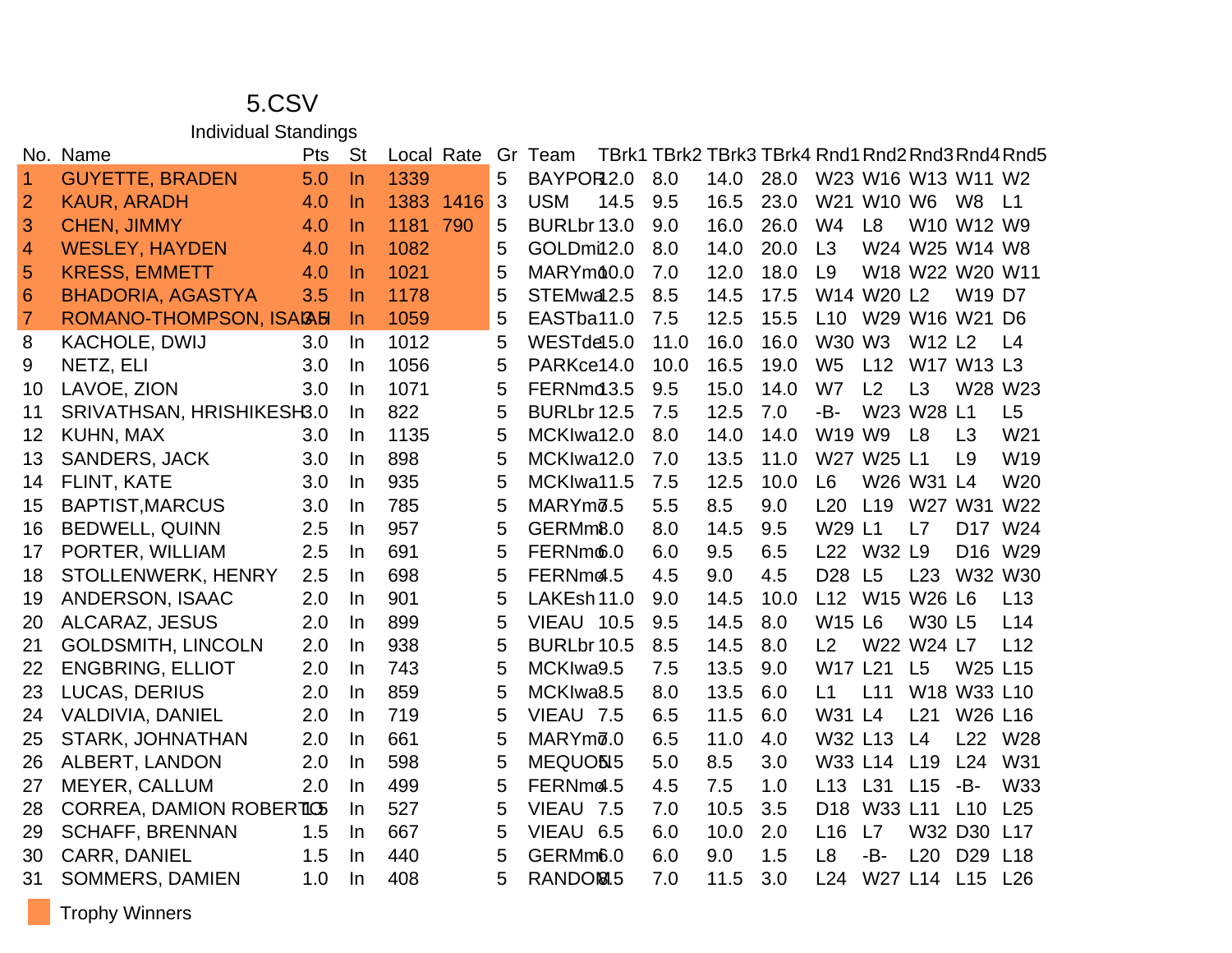| 32 WYPISZYNSKI, SARA             |  | 1.0 ln 239 | 5 MEQUON0 6.0 8.5 0.0 L25 L17 L29 L18 -B-  |  |  |  |  |
|----------------------------------|--|------------|--------------------------------------------|--|--|--|--|
| 33 HUIBREGSTE, PARKER 1.0 In 404 |  |            | 5 WOODs6.0 5.0 7.0 0.0 L26 L28 -B- L23 L27 |  |  |  |  |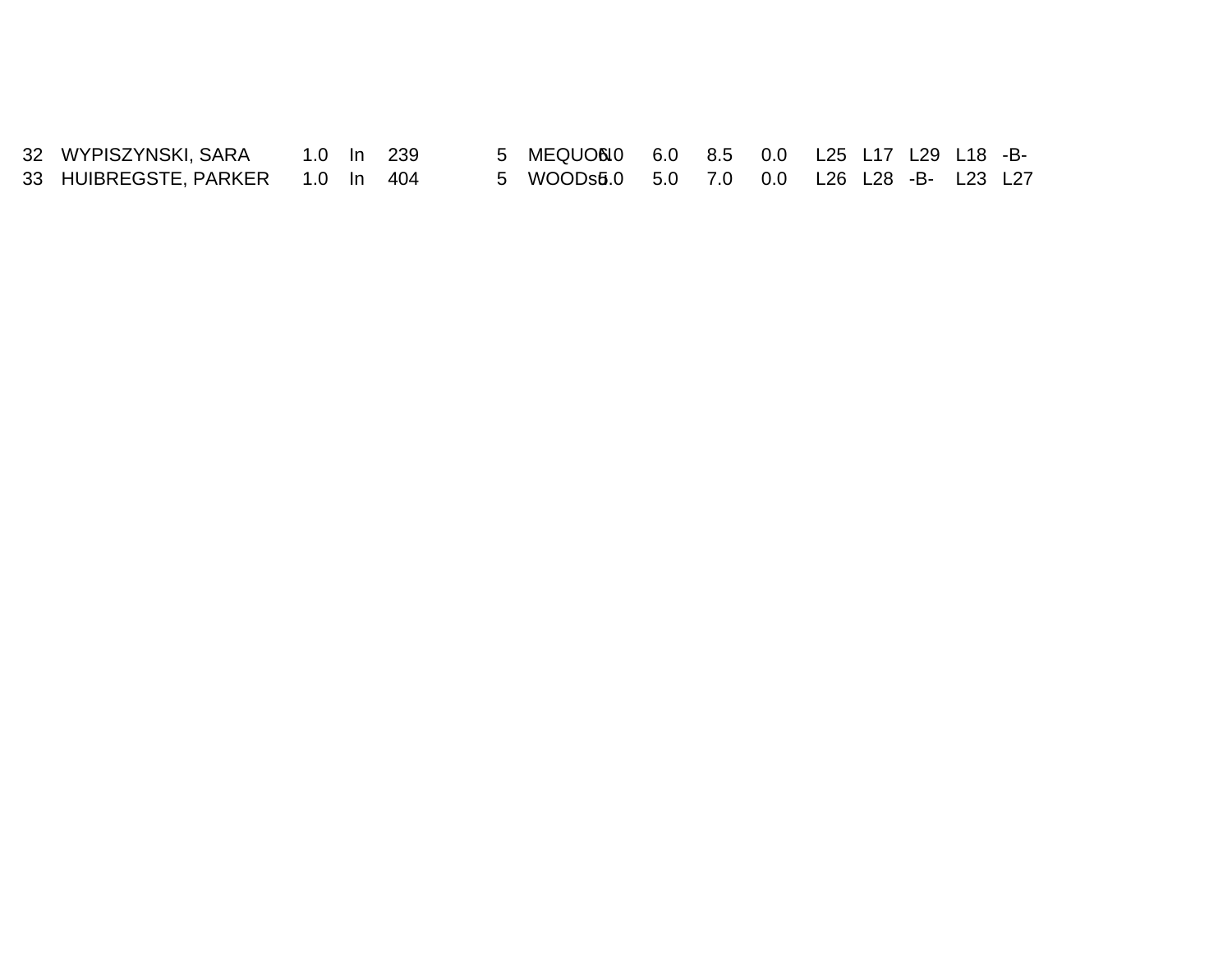Individual Standings

|                 | No. Name                       | Pts | <b>St</b> | Local Rate | Gr | Team                  | TBrk1 TBrk2 TBrk3 TBrk4 Rnd1 Rnd2 Rnd3 Rnd4 Rnd5 |      |      |                                 |                                                |                                                 |                 |                 |
|-----------------|--------------------------------|-----|-----------|------------|----|-----------------------|--------------------------------------------------|------|------|---------------------------------|------------------------------------------------|-------------------------------------------------|-----------------|-----------------|
| 1               | <b>WAN, KEVIN</b>              | 5.0 | $\ln$     | 1367 1269  | 6  | MEQUON <sub>2.5</sub> | 9.0                                              | 14.5 | 29.0 | W13 W8                          |                                                | W18 W7                                          |                 | W <sub>5</sub>  |
| $\overline{2}$  | <b>CHEN, ALEXANDER</b>         | 4.5 | <u>In</u> | 1338       | 6  | MEQUON <sub>2.5</sub> | 9.0                                              | 14.5 | 25.5 | W <sub>9</sub>                  | D <sub>5</sub>                                 | <b>W19 W8</b>                                   |                 | W7              |
| 3               | <b>MICEH, NATHANIEL</b>        | 4.0 | <b>In</b> | 1029       | 6  | GERMmi12.0            | 8.5                                              | 13.0 | 19.0 | L5                              |                                                |                                                 | W31 W15 W21 W10 |                 |
| 4               | <b>TARRA, KATERINA</b>         | 4.0 | <u>In</u> | 1046       | 6  | MIDDwh11.0            | 8.0                                              | 11.5 | 17.0 |                                 | W30 W12 L7                                     |                                                 | W18 W9          |                 |
| 5               | <b>XIE, RICHARD</b>            | 3.5 | <u>In</u> | 1234       | 5  | SWALLG7.0             | 12.0                                             | 20.0 | 25.5 | W <sub>3</sub>                  | D <sub>2</sub>                                 | W <sub>6</sub>                                  | <b>W11 L1</b>   |                 |
| $6\phantom{1}6$ | <b>MEREDDY, RAKHI</b>          | 3.5 | <b>In</b> | 973        | 9  | MEQUOM <sub>D.0</sub> | 6.5                                              | 12.0 | 14.5 |                                 | D <sub>16</sub> W <sub>22</sub> L <sub>5</sub> |                                                 |                 | W19 W18         |
| 7               | <b>WHIPP, DAVID</b>            | 3.0 | $\ln$     | 1161       | 6  | LEONgr 16.5           | 11.5                                             | 18.5 | 18.0 |                                 | W10 W20 W4                                     |                                                 | L <sub>1</sub>  | L2              |
| 8               | <b>SCHESKE, BEN</b>            | 3.0 | <b>In</b> | 1015       | 6  | GOLDmi14.5            | 9.5                                              | 16.5 | 14.0 | W23 L1                          |                                                | <b>W14 L2</b>                                   |                 | W <sub>21</sub> |
| 9               | <b>BAPTIST, BLAISE</b>         | 3.0 | In.       | 944        | 6  | MARYm <sub>02.5</sub> | 8.0                                              | 14.5 | 12.0 | L2                              |                                                |                                                 | W27 W22 W20 L4  |                 |
| 10              | <b>SCHULIST, NOAH</b>          | 3.0 | In        | 877        | 6  | APPLap11.0            | 7.0                                              | 12.0 | 10.0 | L7                              |                                                |                                                 | W24 W31 W23 L3  |                 |
| 11              | <b>WALSH, COOPER</b>           | 3.0 | <b>In</b> | 1082       | 6  | MEQUOM <sub>D.0</sub> | 6.5                                              | 11.5 | 12.0 | W26 L18                         |                                                | <b>W25 L5</b>                                   |                 | W <sub>16</sub> |
| 12              | HERVEY-PETERS, TRA-LYNS.0      |     | In.       | 897        | 6  | SILOmi 10.0           | 6.0                                              | 11.5 | 11.0 | L20                             | L <sub>4</sub>                                 |                                                 | W26 W27 W22     |                 |
| 13              | <b>BECKER, ISAIAH</b>          | 3.0 | In        | 885        | 5  | LEONgr 10.0           | 5.0                                              | 10.5 | 7.0  | L1                              | L21                                            |                                                 | W32 W31 W19     |                 |
| 14              | HERVEY-PETERS, TRAMEBIO        |     | In.       | 792        | 6  | SILOmi 8.5            | 5.5                                              | 9.0  | 8.0  | L19                             | <b>W29 L8</b>                                  |                                                 |                 | W30 W23         |
| 15              | <b>DWIVEDI, AYUSH</b>          | 3.0 | In.       | 815        | 6  | MUSKE <sup>8.5</sup>  | 4.5                                              | 8.5  | 9.0  | -U-                             | <b>W30 L3</b>                                  |                                                 |                 | W28 W20         |
| 16              | GOYMERAC, CHRISTOPHER5         |     | In        | 817        | 6  | APPLap7.5             | 7.5                                              | 13.0 | 12.5 | D <sub>6</sub>                  | L23                                            |                                                 | W17 W24 L11     |                 |
| 17              | RUIZ NUNEZ, MAXIMILIAN 2.5     |     | <b>In</b> | 428        | 6  | VIEAU 5.5             | 5.5                                              | 8.5  | 6.0  | D <sub>24</sub> L <sub>25</sub> |                                                | L16                                             | W33 W29         |                 |
| 18              | PREMANAND, KEVIN               | 2.0 | <b>In</b> | 937        | 6  | LEONgr 12.5           | 10.5                                             | 17.5 | 10.0 |                                 | W21 W11 L1                                     |                                                 | L4              | L <sub>6</sub>  |
| 19              | <b>ACOSTA, ISAIAH</b>          | 2.0 | In.       | 743        | 6  | <b>UNITmi 11.0</b>    | 9.5                                              | 15.5 | 9.0  |                                 | W14 W26 L2                                     |                                                 | L6              | L13             |
| 20              | <b>BRENNAN, CONOR</b>          | 2.0 | In        | 814        | 6  | GOLDmi11.0            | 9.0                                              | 14.5 | 10.0 | W12 L7                          |                                                | <b>W27 L9</b>                                   |                 | L15             |
| 21              | <b>WILTERDINK, SUTTON</b>      | 2.0 | <b>In</b> | 813        | 6  | RANDOM <sub>0.0</sub> | 8.0                                              | 14.0 | 10.0 | L18                             |                                                | W13 W28 L3                                      |                 | L <sub>8</sub>  |
| 22              | <b>KOHN, AUSTIN</b>            | 2.0 | In.       | 731        | 6  | URBAsh10.0            | 8.0                                              | 13.5 | 8.0  | <b>W28 L6</b>                   |                                                | L <sub>9</sub>                                  | W25 L12         |                 |
| 23              | <b>THIEL, TORSTEN</b>          | 2.0 | <b>In</b> | 774        | 6  | FERNm <sup>o</sup> .0 | 8.5                                              | 12.0 | 6.0  | L8                              |                                                | W <sub>16</sub> W <sub>33</sub> L <sub>10</sub> |                 | L14             |
| 24              | MIRANDA, DIEGO                 | 2.0 | $\ln$     | 578        | 6  | UNITmi 8.5            | 7.0                                              | 11.5 | 7.5  | D <sub>17</sub>                 | L10                                            | W29 L16                                         |                 | D <sub>25</sub> |
| 25              | <b>RATHKE, SPENCER</b>         | 2.0 | In.       | 515        | 6  | RANDOM <sub>0</sub>   | 6.5                                              | 11.0 | 8.5  | D <sub>29</sub>                 | W17 L11                                        |                                                 | L22             | D <sub>24</sub> |
| 26              | COUTURE, GUSTAVO               | 2.0 | In.       | 774        | 6  | FERNm6.0              | 6.0                                              | 9.0  | 2.0  | L11                             | L <sub>19</sub>                                | L12                                             | -B-             | W31             |
| 27              | <b>HUBRICH, HENRY</b>          | 2.0 | In        | 524        | 6  | GERMm6.0              | 5.5                                              | 9.0  | 2.0  | <b>W32 L9</b>                   |                                                | L20                                             | L12             | <b>W30</b>      |
| 28              | <b>WARP, BENNET</b>            | 2.0 | <b>In</b> | 448        | 6  | BUTLmi5.0             | 4.5                                              | 8.5  | 2.0  | L22                             | W32 L21                                        |                                                 | L15             | <b>W33</b>      |
| 29              | <b>VANDEN HEUVEL, ETHAN1.5</b> |     | <b>In</b> | 304        | 6  | BUTLmi7.0             | 6.5                                              | 10.0 | 3.0  | D <sub>25</sub>                 | L14                                            | L24                                             | W32 L17         |                 |
| 30              | <b>GARCIA, JESUS</b>           | 1.0 | In        | 315        | 6  | UNITmi 8.5            | 8.5                                              | 12.5 | 0.0  | L4                              | L15                                            | -B-                                             | L14             | L27             |
| 31              | <b>CORONADO, ALEXIS</b>        | 1.0 | In        | 533        | 6  | UNITmi 8.0            | 7.5                                              | 12.0 | 1.0  | W33 L3                          |                                                | L10                                             | L13             | L26             |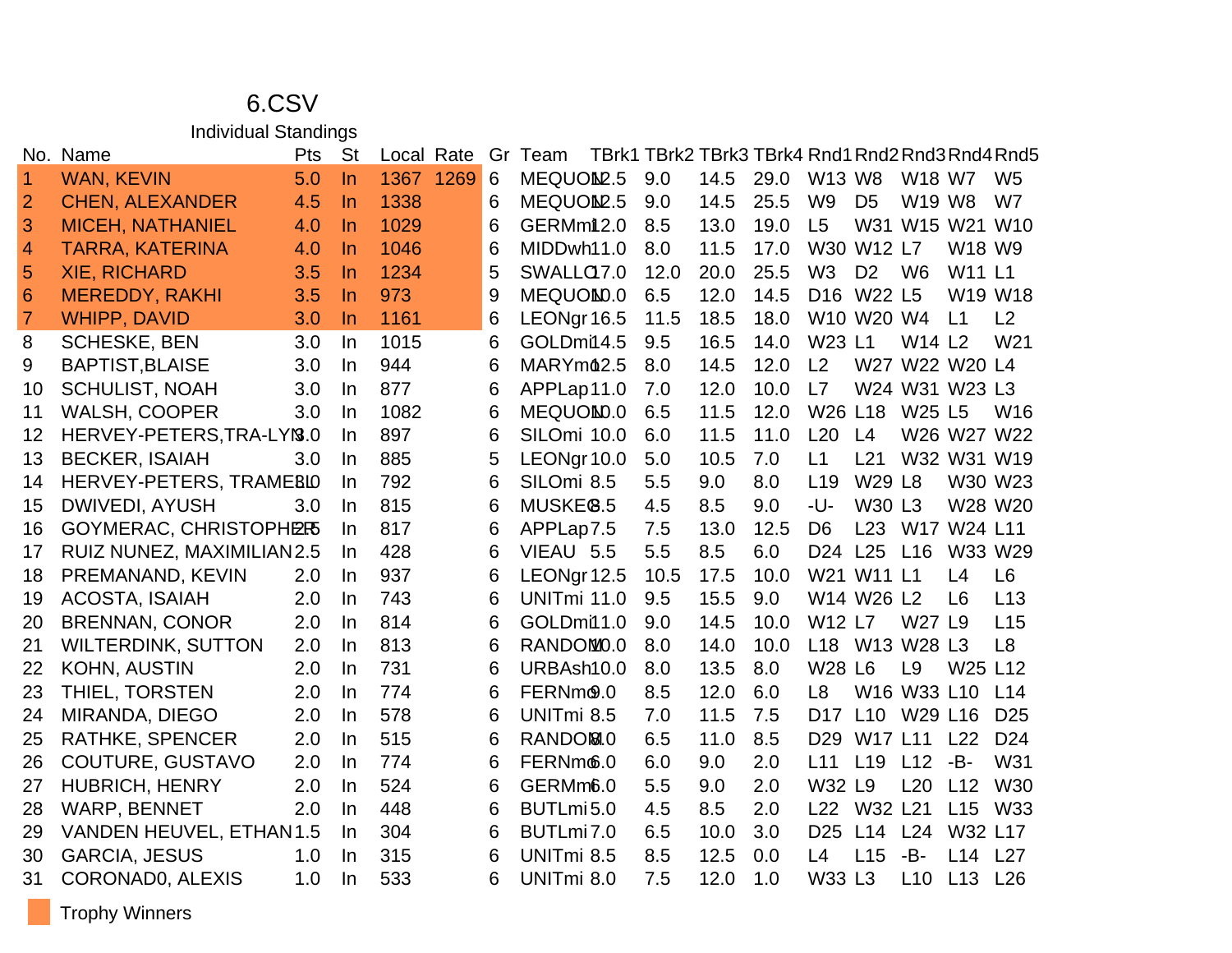| 32 KAMINSKI, ALEX |  | 1.0 ln 100 | 6 MUSKEG.5 5.5 8.5 0.0 L27 L28 L13 L29 -B- |  |  |  |  |
|-------------------|--|------------|--------------------------------------------|--|--|--|--|
| 33 KYLE, PALIN    |  | 1.0 In 100 | 6 RANDOM50 5.0 7.5 0.0 L31 -B- L23 L17 L28 |  |  |  |  |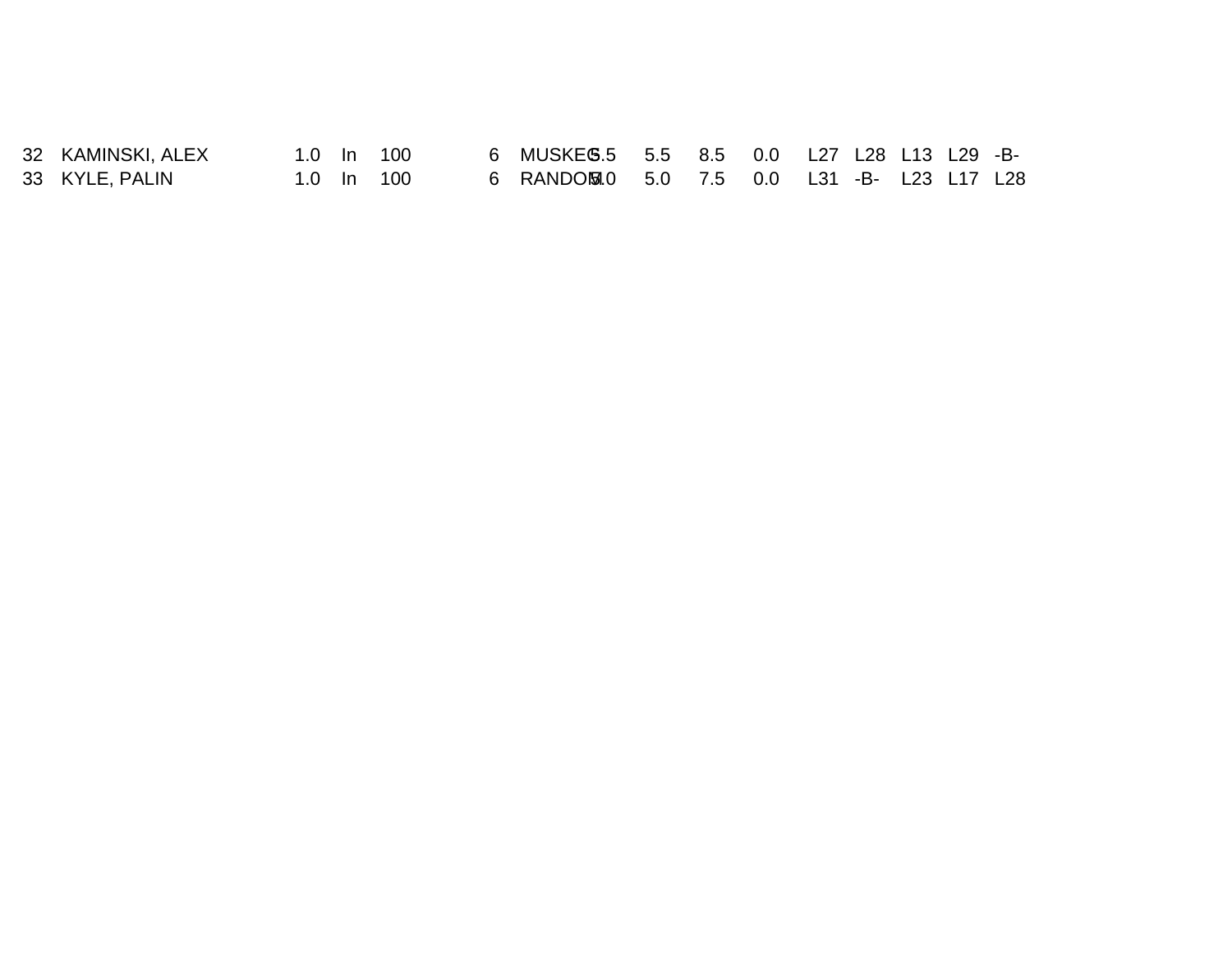| <b>Individual Standings</b> |  |  |
|-----------------------------|--|--|
|                             |  |  |

|                | No. Name                  | Pts | <b>St</b> | Local Rate |           | Gr             | Team                   |      | TBrk1 TBrk2 TBrk3 TBrk4 Rnd1 Rnd2 Rnd3 Rnd4 Rnd5 |      |      |                |                                                |                     |                 |                 |
|----------------|---------------------------|-----|-----------|------------|-----------|----------------|------------------------|------|--------------------------------------------------|------|------|----------------|------------------------------------------------|---------------------|-----------------|-----------------|
|                | <b>SINGH, HERSH</b>       | 5.0 | In        |            | 1804 2044 | $\overline{7}$ | <b>USM</b>             | 13.0 | 9.5                                              | 15.0 | 30.0 | W7             | W14 W8                                         |                     | W <sub>6</sub>  | W <sub>5</sub>  |
| $\overline{2}$ | <b>MORALES, RAFAEL</b>    | 4.0 | In.       | 1369       |           | 7              | <b>UNITmi 12.5</b>     |      | 9.0                                              | 15.0 | 23.0 |                | W12 W22 D5                                     |                     | W11             | D <sub>6</sub>  |
| 3              | <b>BALU, JAYANTH</b>      | 4.0 | In        | 1222 694   |           | 7              | LEONgr 10.0            |      | 7.0                                              | 11.0 | 18.0 | L14            |                                                |                     | W13 W23 W10 W7  |                 |
| 4              | <b>MEYER, PRESTON</b>     | 4.0 | <u>In</u> | 1029       |           | 7              | GERMm10.0              |      | 6.5                                              | 11.0 | 15.0 | L5             |                                                |                     | W24 W18 W13 W12 |                 |
| 5              | <b>HARWOOD, WILLIAM</b>   | 3.5 | <b>In</b> | 1507       |           | $\overline{7}$ | MEQUON <sub>6.0</sub>  |      | 11.0                                             | 18.0 | 22.0 | W4             | W <sub>16</sub> D <sub>2</sub>                 |                     | W <sub>8</sub>  | L1              |
| 6              | <b>TEMPLIN, AETHELRED</b> | 3.5 | $\ln$     | 1394       |           | 7              | GERMmi <sub>15.0</sub> |      | 10.0                                             | 16.0 | 18.0 |                | W <sub>10</sub> W <sub>23</sub> W <sub>9</sub> |                     | L1              | D <sub>2</sub>  |
| 7              | KIER, DELENN              | 3.0 | In.       | 1087       |           | 7              | HORIpe 14.0            |      | 9.0                                              | 14.0 | 10.0 | L1             |                                                | W25 W16 W9          |                 | L3              |
| 8              | <b>RUPLINGER, AARON</b>   | 3.0 | In.       | 1327       |           | 7              | FRANwel 2.5            |      | 7.5                                              | 14.0 | 11.0 |                | W21 W15 L1                                     |                     | L5              | W <sub>16</sub> |
| 9              | NEEB, EMMA                | 3.0 | In.       | 955        |           | 7              | GOLDmi11.5             |      | 8.0                                              | 13.0 | 13.0 | W11            | <b>W18 L6</b>                                  |                     | L7              | <b>W17</b>      |
| 10             | LOHR-KOUGL, EADRICK 3.0   |     | In.       | 1009       |           | 7              | <b>SLINGE11.5</b>      |      | 7.5                                              | 13.0 | 11.0 | L6             |                                                | W17 W15 L3          |                 | W19             |
| 11             | CONNER, AYAWYN            | 3.0 | In        | 1189       |           | 7              | WILTON11.0             |      | 7.0                                              | 12.5 | 11.0 | L9             |                                                | W21 W14 L2          |                 | W <sub>15</sub> |
| 12             | VALENZUELA, LILLIANNA2.5  |     | In        | 928        |           | $\overline{7}$ | GOLDmB.5               |      | 8.5                                              | 14.5 | 10.5 | L <sub>2</sub> |                                                |                     | W19 D22 W14 L4  |                 |
| 13             | PARIDA, ANUBHAV           | 2.5 | In.       | 430        | 236       | $\overline{7}$ | HILLbr 5.5             |      | 5.5                                              | 9.5  | 1.5  | -B-            | L3                                             | W25 L4              |                 | D <sub>21</sub> |
| 14             | COLQUE, ODIN              | 2.0 | In        | 901        |           | $\overline{7}$ | BUTLmi 10.5            |      | 9.5                                              | 15.5 | 10.0 | W <sub>3</sub> | L1                                             | L11                 | L12             | W <sub>24</sub> |
| 15             | THIEL, WOLFGANG           | 2.0 | In.       | 743        |           | 7              | FERNm <sup>®.5</sup>   |      | 8.0                                              | 12.5 | 7.0  | <b>W19 L8</b>  |                                                | L10                 | W21 L11         |                 |
| 16             | <b>SCHAEFER, MADDUX</b>   | 2.0 | In.       | 755        |           | 7              | BUTLmi8.0              |      | 7.0                                              | 11.5 | 4.0  | W24 L5         |                                                | L7                  | W23 L8          |                 |
| 17             | <b>MOLINA, LEXURA</b>     | 2.0 | In        | 575        |           | 7              | UNITmi 6.0             |      | 6.0                                              | 9.0  | 4.0  | L23 L10        |                                                | -B-                 | <b>W18 L9</b>   |                 |
| 18             | AMRE, PARAM               | 2.0 | In.       | 548        |           | 7              | MEQUON <sub>5</sub>    |      | 5.5                                              | 9.5  | 2.0  | W25 L9         |                                                | L4                  | L17             | W <sub>23</sub> |
| 19             | RODRIGUEZ, OLIVER         | 2.0 | In.       | 573        |           | 7              | VIEAU 5.5              |      | 5.5                                              | 8.5  | 2.0  | L15            | L12                                            |                     | W24 W25 L10     |                 |
| 20             | <b>HUIBREGTSE, CALEB</b>  | 2.0 | In        | 367        |           | 7              | TEMPsu2.5              |      | 2.5                                              | 5.0  | 0.0  | L22            | -B-                                            | L21                 | L24             | W <sub>25</sub> |
| 21             | <b>MORALES, ANTONIO</b>   | 1.5 | In.       | 848        |           | 7              | UNITmi 8.5             |      | 7.0                                              | 11.5 | 5.0  | L <sub>8</sub> | L11                                            | W20 L15             |                 | D <sub>13</sub> |
| 22             | <b>DESELNICU, MICHAEL</b> | 1.5 | In.       | 656        |           | $\overline{7}$ | GERM <sub>m4.0</sub>   |      | 4.0                                              | 8.0  | 5.5  | <b>W20 L2</b>  |                                                | D <sub>12</sub> -U- |                 | -U-             |
| 23             | RAAB, NOAH                | 1.0 | In        | 692        |           | 7              | CHARha <sub>2.0</sub>  |      | 7.5                                              | 13.0 | 3.0  | <b>W17 L6</b>  |                                                | L3                  | L16             | L18             |
| 24             | ALVAREZ, HALEY            | 1.0 | In.       | 535        |           | 7              | UNITmi 7.5             |      | 6.0                                              | 11.5 | 3.0  | L16            | L4                                             | L <sub>19</sub>     | W20 L14         |                 |
| 25             | <b>CENTENO, NATALIA</b>   | 0.0 | <u>In</u> | 498        |           | 7              | UNITmi 7.5             |      | 6.0                                              | 10.5 | 0.0  | L18            | L7                                             | L13                 | L19             | L20             |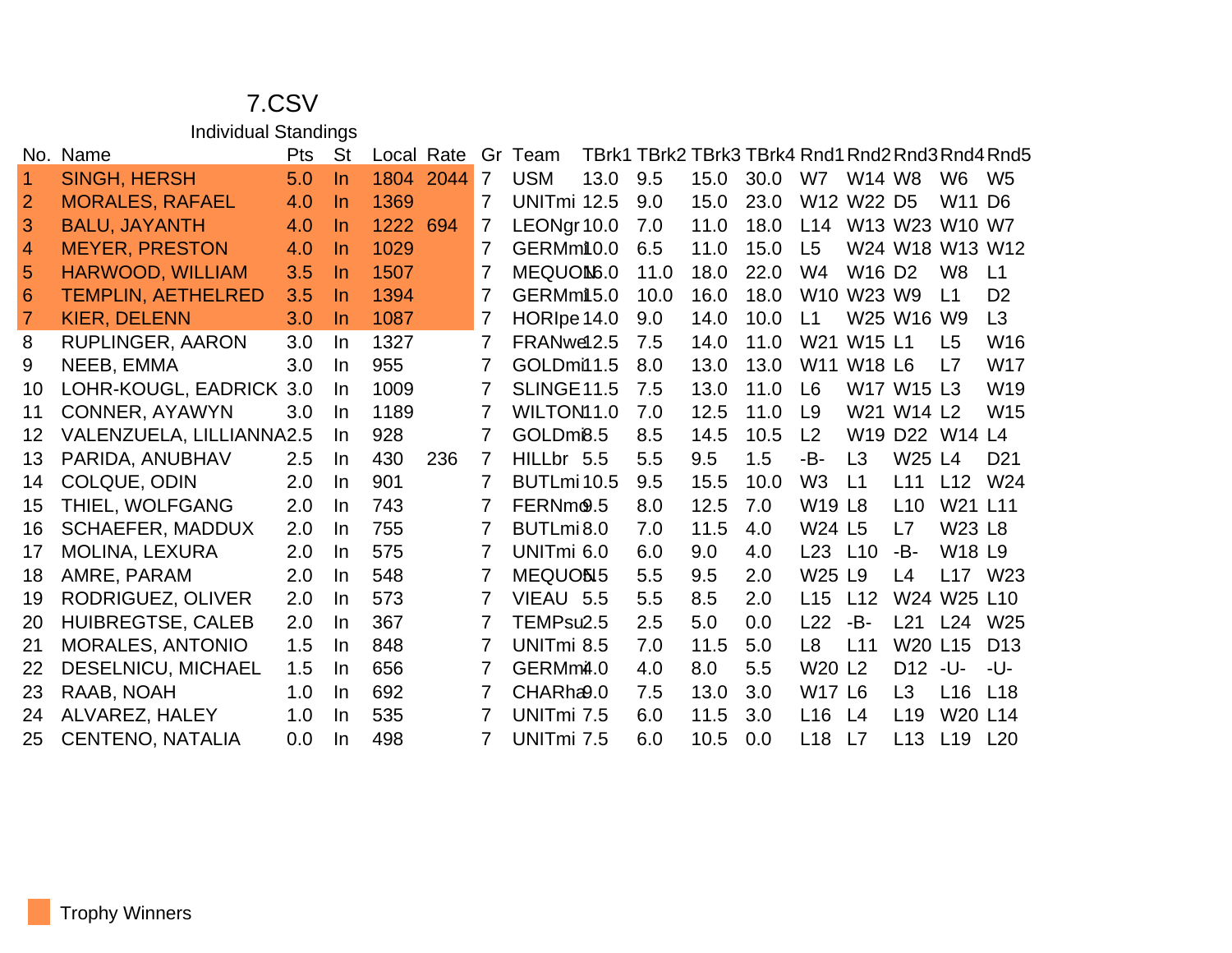| <b>Individual Standings</b> |  |  |
|-----------------------------|--|--|
|                             |  |  |

|                | No. Name                 | Pts | <b>St</b> | Local  | Gr | Team                  | TBrk1 TBrk2 TBrk3 TBrk4 Rnd1 Rnd2 Rnd3 Rnd4 Rnd5 |      |      |                |                |                |                 |                 |
|----------------|--------------------------|-----|-----------|--------|----|-----------------------|--------------------------------------------------|------|------|----------------|----------------|----------------|-----------------|-----------------|
| 1              | <b>EMANUELSON, ETHAN</b> | 5.0 | $\ln$     | 1390 8 |    | SHORin12.0            | 9.0                                              | 14.0 | 28.0 | W16 W9         |                | W <sub>6</sub> | W7              | W <sub>8</sub>  |
| $\overline{2}$ | <b>GULBRONSON, ZAHNI</b> | 4.5 | $\ln$     | 1293 8 |    | SHORin11.5            | 8.0                                              | 12.5 | 21.5 |                | W18 W24 W8     |                | D <sub>5</sub>  | W7              |
| 3              | <b>ARNOLD, STEVEN</b>    | 4.0 | $\ln$     | 1034 8 |    | MUSKEG1.0             | 8.0                                              | 13.0 | 20.0 | L12            | W21 W9         |                |                 | W17 W10         |
| 4              | <b>SHASTRI, SHASHWAT</b> | 4.0 | $\ln$     | 1207 7 |    | TEMPsu10.0            | 7.0                                              | 11.0 | 16.0 |                | W17 W26 L7     |                | W15 W6          |                 |
| 5              | <b>MARTINEZ, GUSTAVO</b> | 3.5 | $\ln$     | 1278   | -8 | UNITmi 12.5           | 8.0                                              | 14.5 | 18.5 | L6             |                | W13 W15 D2     |                 | W <sub>16</sub> |
| 6              | PAGEL, CARSON            | 3.0 | $\ln$     | 1153 8 |    | GOLDmi15.5            | 10.5                                             | 17.5 | 17.0 | W <sub>5</sub> | <b>W19 L1</b>  |                | W11 L4          |                 |
| 7              | <b>NEEB, WILL JR</b>     | 3.0 | $\ln$     | 1353 8 |    | GOLDmi15.5            | 10.5                                             | 17.5 | 16.0 |                | W20 W22 W4     |                | L1              | L <sub>2</sub>  |
| 8              | HURLEBAUS, JOAQUIN       | 3.0 | In        | 1312 8 |    | GOLDmi14.5            | 9.5                                              | 16.5 | 14.0 |                | W23 W11 L2     |                | W16 L1          |                 |
| 9              | <b>MOLINA, MAXIMUS</b>   | 3.0 | In.       | 939    | 8  | UNITmi 13.0           | 8.0                                              | 14.0 | 10.0 | W25 L1         |                | L3             |                 | W22 W17         |
| 10             | ALCARAZ, ANGEL E         | 3.0 | In.       | 960    | 8  | <b>VIEAU 12.0</b>     | 8.0                                              | 14.0 | 14.0 | L11            |                |                | W23 W12 W20 L3  |                 |
| 11             | <b>WILTERDINK, TALON</b> | 3.0 | In.       | 1035 8 |    | RANDOM <sub>1.0</sub> | 8.0                                              | 13.0 | 14.0 | <b>W10 L8</b>  |                | <b>W18 L6</b>  |                 | W <sub>15</sub> |
| 12             | MAYORGA, JAYDEN          | 3.0 | In        | 1012 8 |    | UNITmi 11.0           | 7.0                                              | 12.0 | 14.0 | W <sub>3</sub> | L15            | L10            | W25 W21         |                 |
| 13             | <b>MBIDA, ABEL</b>       | 3.0 | In.       | 942    | 8  | GOLDmB.5              | 5.0                                              | 8.5  | 6.0  | L15            | L5             |                | W28 W24 W19     |                 |
| 14             | AYALA-AGUILLON, KENJI3.0 |     | In        | 936    | 8  | BUTLmi7.0             | 5.0                                              | 8.0  | 8.0  | L19            | L18            |                | W24 W26 W20     |                 |
| 15             | <b>HU, NICHOLAS</b>      | 2.0 | In.       | 831    | 10 | MEQUON <sub>2.5</sub> | 9.5                                              | 16.5 | 12.0 |                | W13 W12 L5     |                | L4              | L11             |
| 16             | <b>GOYAL, HARSHIL</b>    | 2.0 | In        | 1070   | 8  | TEMPsu9.5             | 8.5                                              | 14.5 | 6.0  | L1             |                | W25 W22 L8     |                 | L5              |
| 17             | <b>URBAN, LEO</b>        | 2.0 | In.       | 1011 8 |    | GOLDm0.0              | 9.0                                              | 13.0 | 4.0  | L4             |                | W28 W19 L3     |                 | L <sub>9</sub>  |
| 18             | CARMONA, JASON           | 2.0 | In.       | 1126 8 |    | UNITmi 9.0            | 8.0                                              | 13.5 | 8.0  | L <sub>2</sub> | W14 L11        |                | L <sub>21</sub> | W <sub>25</sub> |
| 19             | DAVILA, LEO              | 2.0 | In.       | 766    | 8  | UNITmi 8.0            | 8.0                                              | 11.0 | 6.0  | <b>W14 L6</b>  |                | L17            | W28 L13         |                 |
| 20             | <b>VARELA, JAIRO</b>     | 2.0 | In.       | 1039   | 8  | UNITmi 8.0            | 7.0                                              | 11.0 | 4.0  | L7             |                | W27 W26 L10    |                 | L14             |
| 21             | D'OLHAVERRIAGUE, LUIS2.0 |     | In.       | 814    | 8  | GOLDmi7.0             | 6.0                                              | 11.0 | 6.0  | L24            | L3             |                | W27 W18 L12     |                 |
| 22             | GOMEZ, LIAM              | 2.0 | <u>In</u> | 764    | 8  | VIEAU 6.0             | 6.0                                              | 9.0  | 2.0  | W27 L7         |                | L16            | L9              | W <sub>28</sub> |
| 23             | ORTIZ, DIEGO             | 2.0 | In.       | 1026   | 8  | UNITmi <sub>6.0</sub> | 5.0                                              | 9.0  | 4.0  | L <sub>8</sub> | L10            | L25            | W27 W26         |                 |
| 24             | CORONADO, ANDREZ         | 1.0 | In.       | 678    | 8  | UNITmi 9.0            | 8.0                                              | 13.5 | 4.0  | W21            | L <sub>2</sub> | L14            | L13             | L27             |
| 25             | <b>BAUMER, OWEN</b>      | 1.0 | In.       | 765    | 8  | BUTLmi9.0             | 7.0                                              | 12.0 | 4.0  | L <sub>9</sub> | L16            | W23 L12        |                 | L18             |
| 26             | VALENZUELA, ARIANNA      | 1.0 | In.       | 762    | 8  | GOLDmi7.0             | 7.0                                              | 11.0 | 0.0  | <b>W28 L4</b>  |                | L20            | L14             | L23             |
| 27             | <b>GORR, AIDEN</b>       | 1.0 | In.       | 429    | 8  | BUTLmi7.0             | 6.0                                              | 9.0  | 2.0  | L22            | L20            | L21            | L23             | W24             |
| 28             | <b>FRETWELL, MELIA</b>   | 0.0 | In.       | 478    | 8  | BUTLmi <sub>7.0</sub> | 6.0                                              | 10.0 | 0.0  | L26            | L17            | L13            | L19             | L22             |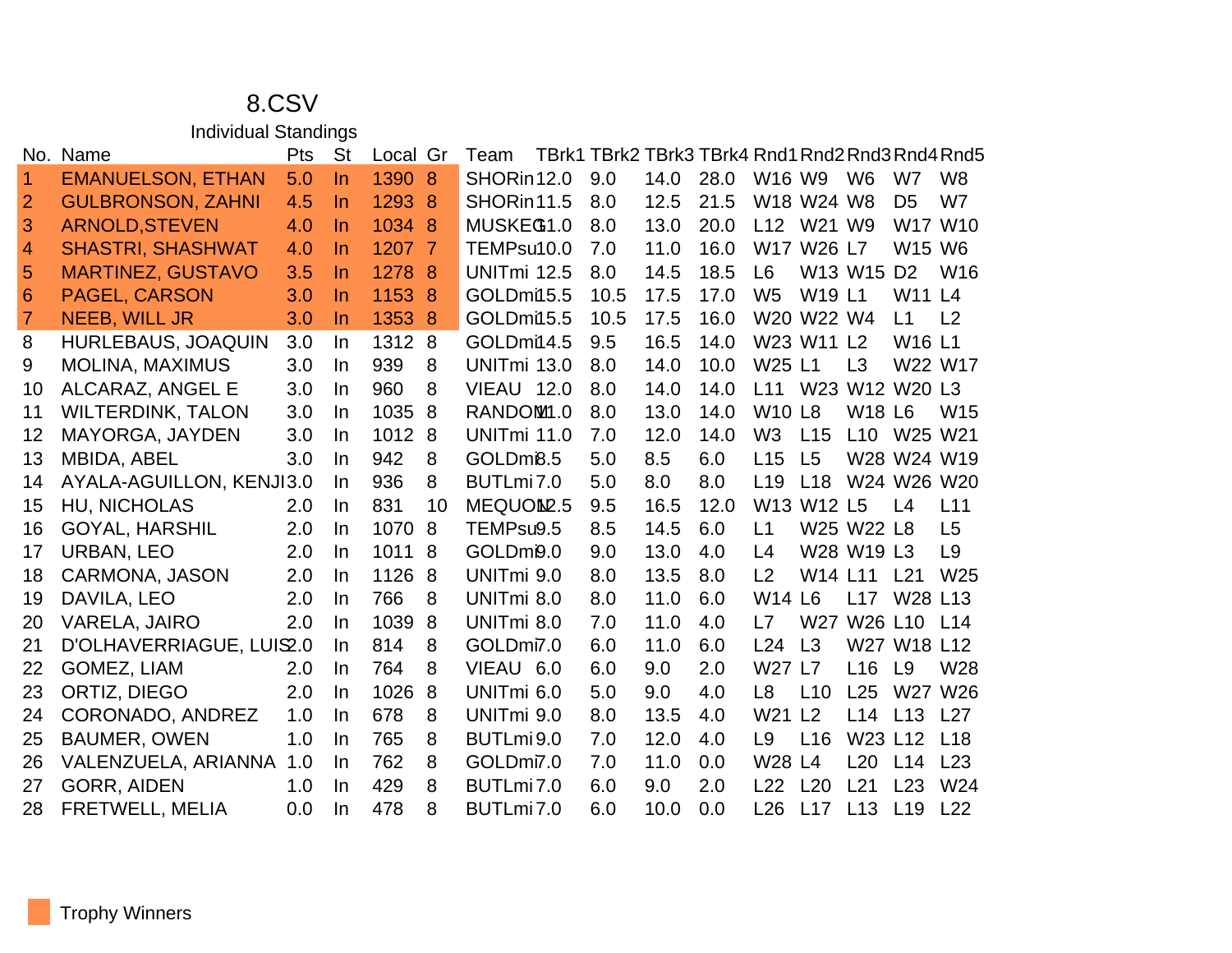## HS.CSV

| <b>Individual Standings</b> |
|-----------------------------|
|                             |

|                 | No. Name                      | Pts:             | St        | Local Rate |           | Gr  | Team                    |     | TBrk1 TBrk2TBrk3 TBrk4 Rnd1 Rnd2 Rnd3 Rnd4 Rnd5 |           |                                      |                                |                                |                                                |                 |
|-----------------|-------------------------------|------------------|-----------|------------|-----------|-----|-------------------------|-----|-------------------------------------------------|-----------|--------------------------------------|--------------------------------|--------------------------------|------------------------------------------------|-----------------|
|                 | ZECH, JOSEPH                  | 4.5              | <b>In</b> | 1646 869   |           | 12  | BARABO <sub>1.0</sub>   |     | 7.5 12.5 21.5 D2                                |           |                                      | W <sub>10</sub> W <sub>9</sub> |                                | W4                                             | W <sub>6</sub>  |
| 2               | <b>KRAEMER, JOHNATHAN 3.5</b> |                  | -In       | 1489       |           | 10  | PIUSwa 12.0             | 7.5 | 13.0                                            | 17.0      | D1                                   | D <sub>8</sub>                 | D <sub>6</sub>                 | W11 W4                                         |                 |
| 3               | WEBER, SAM                    | $3.5$ In         |           | 1253 782   |           | 11  | MEQUOND.5 7.5 11.5 15.0 |     |                                                 |           | W <sub>5</sub>                       | W11 L4                         |                                | D <sub>8</sub>                                 | W7              |
| $\vert 4 \vert$ | <b>CONNER, THAYDEN</b>        | 3.0 <sub>1</sub> | -In       | 1435       |           | 9   | WILTON14.0              | 9.5 | 16.0                                            | 16.0      | W6                                   | W9                             | W <sub>3</sub>                 | $\overline{11}$                                | L <sub>2</sub>  |
| 5.              | <b>BALU, NAVEEN</b>           | 3.0 <sub>2</sub> | <b>In</b> | 1325       | 1080      | 10  | HIGHas 9.0              | 5.5 | $10.0\quad 8.0$                                 |           | L <sub>3</sub>                       |                                | W12 W11 L6                     |                                                | W <sub>8</sub>  |
| 6               | <b>WEBER, MADDIE</b>          | 2.5              | <b>In</b> |            | 1557 1695 | -9  | MEQUON5                 | 9.5 |                                                 | 16.5 14.5 | L4                                   | W7                             | D <sub>2</sub>                 | W5.                                            | $\overline{11}$ |
|                 | WAN, SILAS                    | 2.5              | -In       | 1314       |           | 9   | CLINCI 6.0              | 6.0 | $10.5$ 7.0                                      |           | D <sub>8</sub>                       | L <sub>6</sub>                 |                                | W <sub>10</sub> W <sub>12</sub> L <sub>3</sub> |                 |
| 8               | THOMPSON, BENJAMIN            | 2.0              | -In       | 1490       |           | 12  | KINGmi 10.0             | 9.0 | 13.5 10.5                                       |           | D7                                   | D <sub>2</sub>                 | D <sub>12</sub> D <sub>3</sub> |                                                | -1.5            |
| 9               | KACHOLE, DEVENDRA             | 2.0              | <b>In</b> | 1180       |           | 11  | WDPHS6.5                | 5.5 | 11.0                                            | 4.5       | D <sub>12</sub> L <sub>4</sub>       |                                | $\overline{11}$                | D <sub>10</sub>                                | W11             |
| 10              | <b>MANKE, CONNER</b>          | 1.5              | <b>In</b> | 892        |           | 11  | KINGmi 6.5              | 5.5 | 11.0                                            | 4.0       | L11                                  | $\overline{11}$                | l 7                            | D <sub>9</sub>                                 | W <sub>12</sub> |
| 11              | HARDY-WRIGHT, K               | 1.0              | In.       | 1029       |           | 10. | ARTSmi10.0              | 8.5 | $13.5$ $3.0$                                    |           | <b>W<sub>10</sub></b> L <sub>3</sub> |                                | I 5                            | $\overline{2}$                                 | <u> 19</u>      |
| 12              | PINA-MARTINEZ, UBALDO.0       |                  | In.       | 947        |           |     | ARTSmi8.0               | 6.5 | 11.0                                            | 4.0       | D <sub>9</sub>                       | L5                             | D <sub>8</sub>                 | l 7                                            | 110             |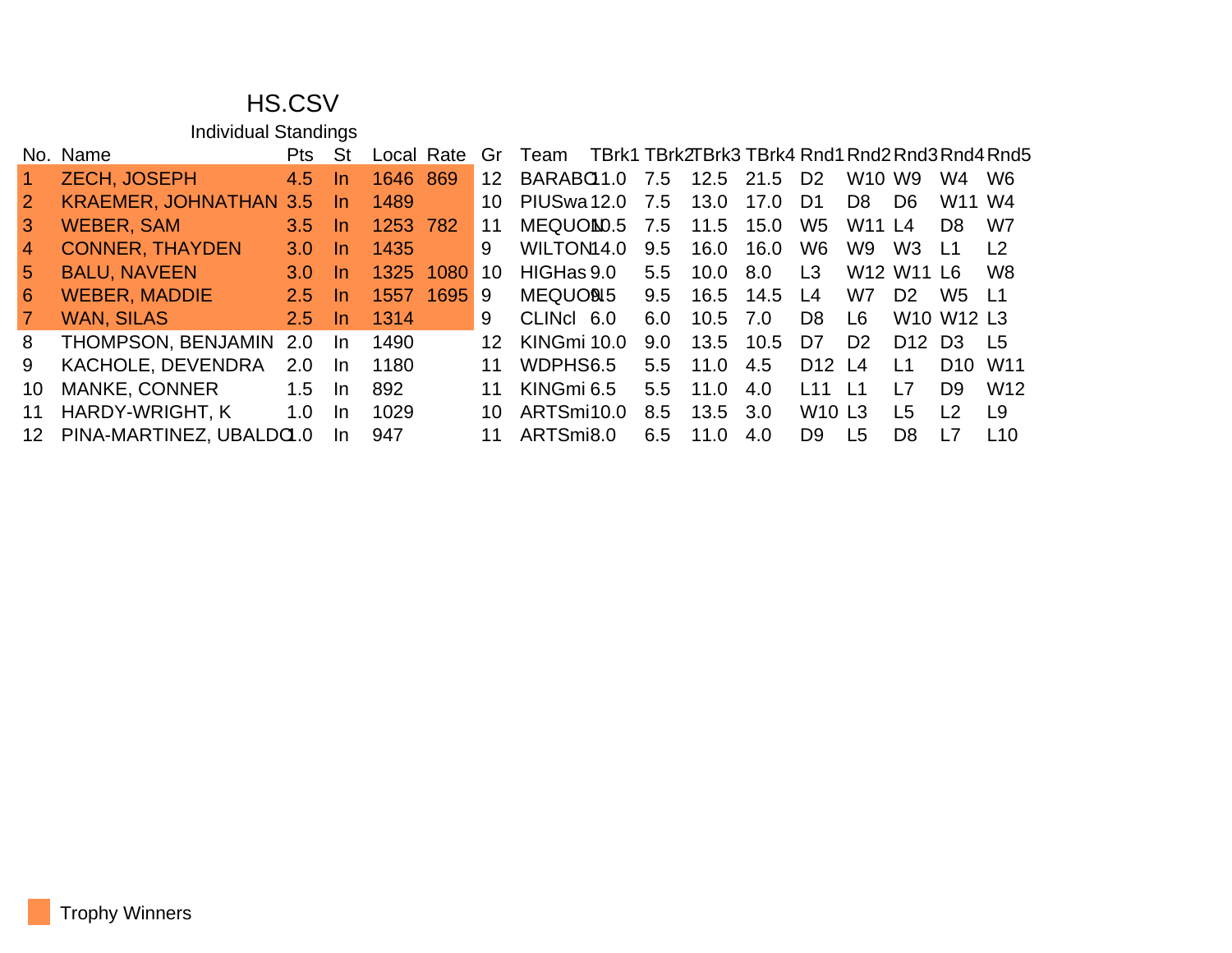## K Team.CSV

|                | Team Standings                                                       |       |     |      |      |      |
|----------------|----------------------------------------------------------------------|-------|-----|------|------|------|
| <b>PIc</b>     | Name (Players: Top 4 used)                                           | Score | Med | Solk | SBx2 | Cum  |
| 1              | MILWAUKEE MONTESORRI, MIIwaukee (1)<br>VIJAY, VIDYUTHRAM (4.5,535)   | 4.5   | 4.5 | 8.5  | 13.0 | 12.5 |
| $\overline{2}$ | MEQUON SCHOLASTIC CHESS CLUBS, (1)<br>HUTTELMAIER, EVELYN (4.5,530)  | 4.5   | 4.5 | 8.5  | 13.0 | 12.5 |
| $\mathbf{3}$   | Maryland Ave Montesori School, (1)<br><b>CURRENT, MILO (3.0,253)</b> | 3.0   | 6.0 | 10.0 | 4.0  | 8.0  |
| 4              | DEER Creek Intermediate School (1)<br><b>KREVS, JAYCOB (2.0,100)</b> | 2.0   | 7.0 | 11.0 | 1.0  | 5.0  |
| 5              | HOLYLAND CATHOLIC, MALONE (1)<br>MEYER, ALYSSA (1.0,100)             | 1.0   | 8.0 | 12.0 | 0.0  | 2.0  |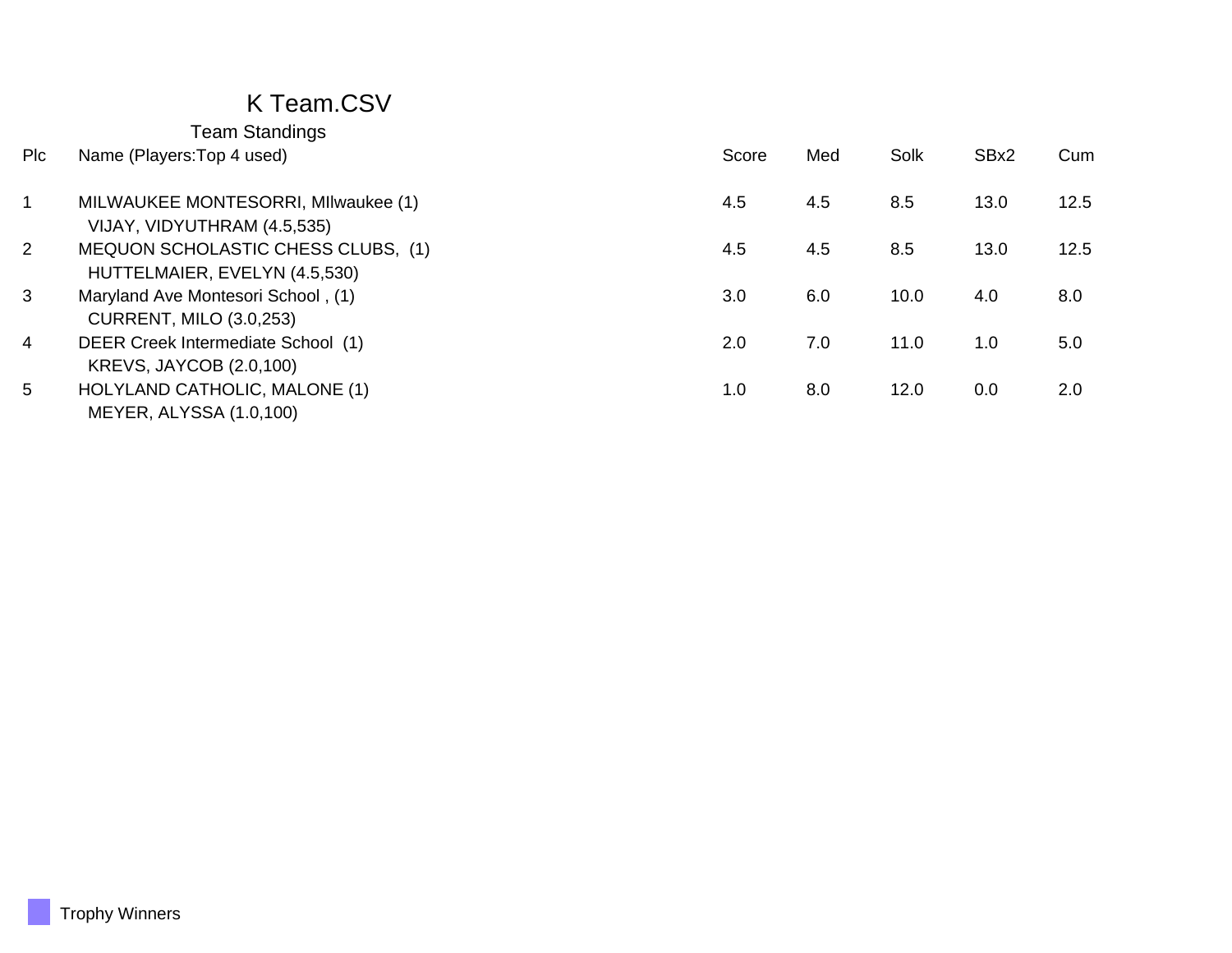#### 1 team.CSV

| <b>PIc</b>     | Name (Players: Top 3 used)          | Score | Med  | Solk | SBx2 | Cum  |
|----------------|-------------------------------------|-------|------|------|------|------|
|                |                                     |       |      |      |      |      |
| $\overline{1}$ | MILWAUKEE GERMAN IMERSION, MILW (4) | 8.5   | 23.0 | 39.5 | 27.5 | 25.0 |
|                | RONEY, SEAN (3.0,529)               |       |      |      |      |      |
|                | SIGNATUR, NICHOLAS (3.0,361)        |       |      |      |      |      |
|                | DAMES, DYLAN (2.5,329)              |       |      |      |      |      |
|                | DAMES, BENJAMIN (2.5,219)           |       |      |      |      |      |
| $\overline{2}$ | MUSKEGO SCHOLASTIC CHESS CLUB, (2)  | 4.0   | 13.5 | 21.0 | 12.0 | 10.0 |
|                | <b>KAMINSKI, RYAN (2.5,253)</b>     |       |      |      |      |      |
|                | GOFORTH, TYLER (1.5,100)            |       |      |      |      |      |
| $\overline{3}$ | Maryland Ave Montesori School, (2)  | 4.0   | 11.5 | 19.5 | 6.0  | 8.0  |
|                | CANTWELL, ELLIOTT (2.0,100)         |       |      |      |      |      |
|                | BAPTIST, CLARA (2.0,100)            |       |      |      |      |      |
| 4              | MEQUON SCHOLASTIC CHESS CLUBS, (2)  | 3.5   | 13.0 | 20.0 | 8.5  | 9.0  |
|                | <b>HORTON, DEON (2.0,106)</b>       |       |      |      |      |      |
|                | <b>ORTIZ, ELIJAH (1.5,100)</b>      |       |      |      |      |      |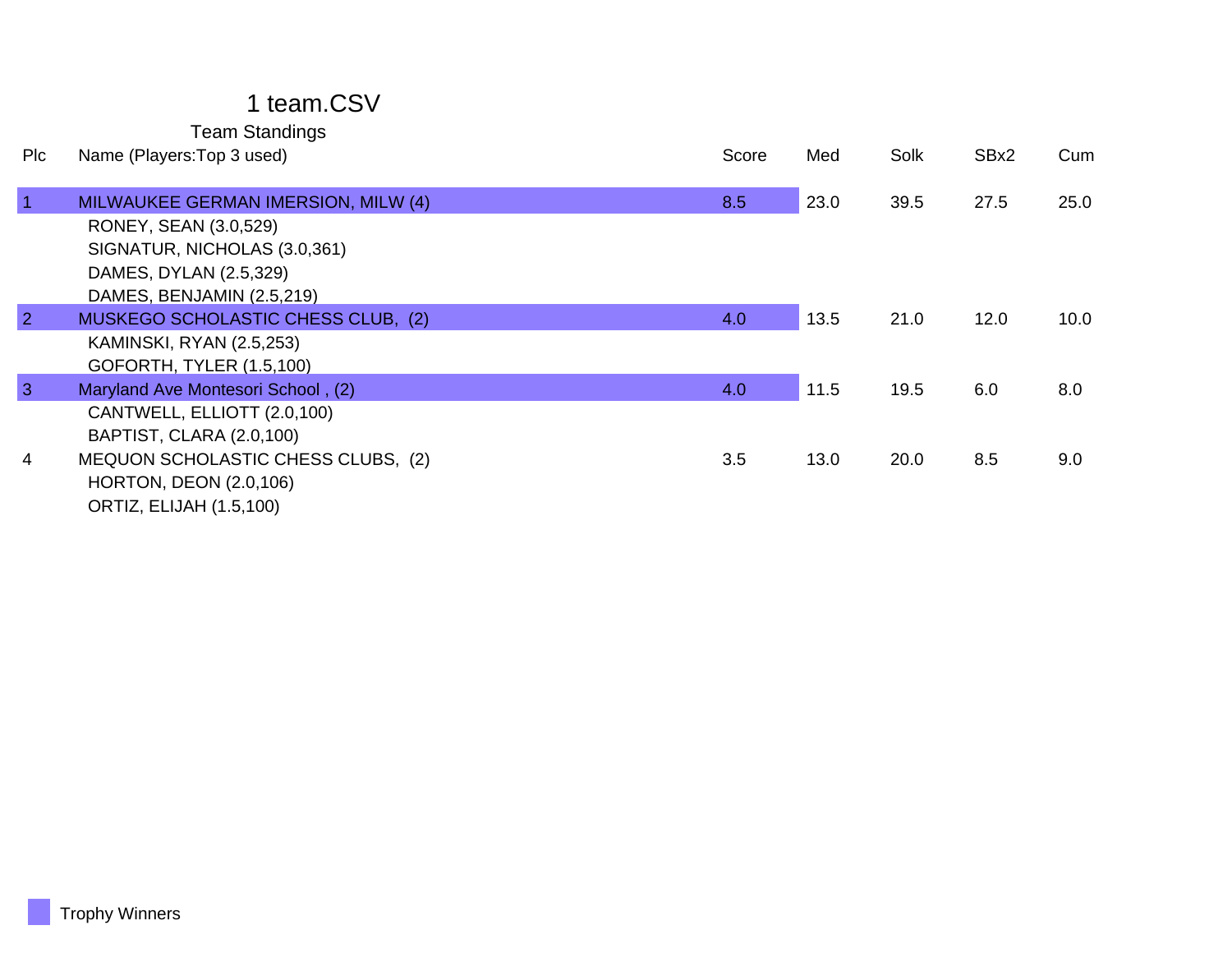#### 2 Team.CSV

| <b>Team Standings</b> |  |  |
|-----------------------|--|--|
|-----------------------|--|--|

| <b>PIc</b>     | Name (Players: Top 3 used)                                                                                           | Score | Med  | Solk | SBx2 | Cum  |
|----------------|----------------------------------------------------------------------------------------------------------------------|-------|------|------|------|------|
| $\vert$ 1      | MEQUON SCHOLASTIC CHESS CLUBS, (5)                                                                                   | 11.0  | 23.0 | 40.0 | 53.0 | 32.0 |
|                | HUTTELMAIER, ALEX (4.0, 1042)<br>SEBASTIJANOVIC, STEFAN (4.0,798)<br>FELLERS, DANIEL (3.0,620)                       |       |      |      |      |      |
| $\overline{2}$ | Maryland Ave Montesori School, (5)                                                                                   | 8.0   | 22.0 | 35.5 | 23.0 | 25.5 |
|                | <b>CURRENT, SAGE (3.0,748)</b><br>OULAHAN, ORJAN (3.0,612)<br>HEIPP, MALYNA (2.0,411)<br>ZELLMAN, AUGUSTIN (2.0,197) |       |      |      |      |      |
| 3              | MILWAUKEE GERMAN IMERSION, MILW (2)                                                                                  | 7.0   | 17.0 | 30.0 | 34.5 | 24.5 |
| 4              | TEMPLIN, THEODORIC (4.0,862)<br>GILDNER, RYLAN (3.0,863)<br>FERNWOOD MONTESORI, Milwaukee (3)                        | 6.5   | 18.5 | 31.5 | 17.0 | 17.0 |
|                | THIEL, AKSEL (3.0,459)<br>SIEGEL, THEO (2.5,277)<br>PORTER, JACK (1.0,100)                                           |       |      |      |      |      |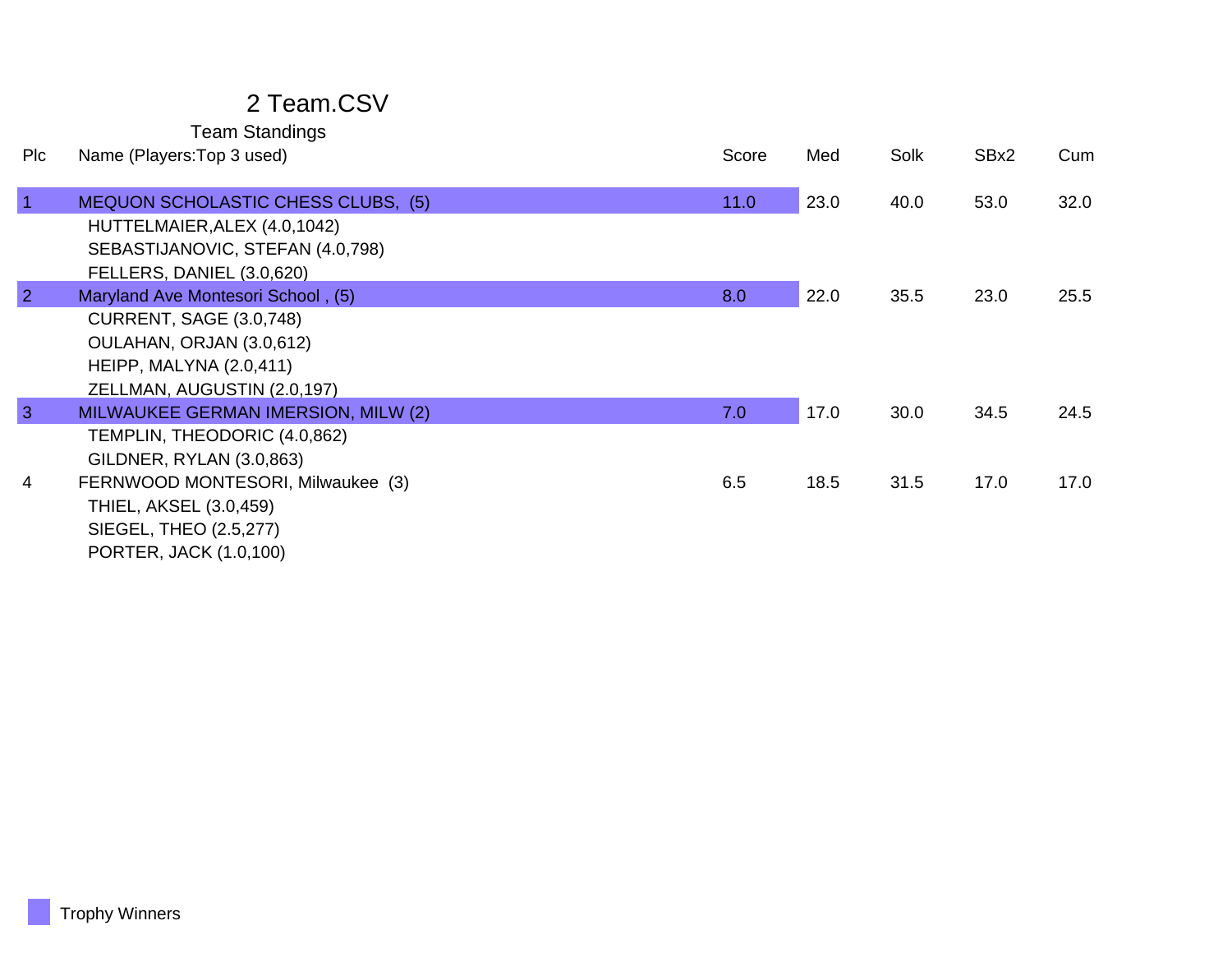#### 3 Team.CSV

| Plc            | Name (Players: Top 3 used)                                                                                                                                   | Score | Med  | Solk | SBx2 | Cum  |
|----------------|--------------------------------------------------------------------------------------------------------------------------------------------------------------|-------|------|------|------|------|
| $\overline{1}$ | MUSKEGO SCHOLASTIC CHESS CLUB, (4)<br>RIVA, ANTHONY (4.5,1129)<br>GRAF, OWEN (4.0,915)<br>KAMINSKI, MATTHEW (2.0,379)                                        | 10.5  | 25.0 | 42.5 | 53.5 | 32.0 |
| $\overline{2}$ | Maryland Ave Montesori School, (4)<br><b>URBAN, JOSEPH (3.0,828)</b><br>LISBERG, MARINA (3.0,648)<br>KRESS, EVAN (3.0,655)                                   | 9.0   | 22.5 | 38.0 | 41.0 | 24.0 |
| $\overline{3}$ | MEQUON SCHOLASTIC CHESS CLUBS, (3)<br>BAKALINSKY, ZACH (3.0,997)<br>STRIFLING, JACK (3.0,730)<br>CHRISTENSON, TRIP (2.0,537)                                 | 8.0   | 28.0 | 44.0 | 36.0 | 28.0 |
| 4              | Woodside Elementary, Sussex (3)<br>LE DUC, AARON (3.0,740)<br><b>WOLF, MASON (3.0,653)</b><br>LAU, COLE (1.0,100)                                            | 7.0   | 18.0 | 33.0 | 24.5 | 20.5 |
| 5              | FERNWOOD MONTESORI, Milwaukee (2)<br>LAVOE, ZACHERY (4.0,831)<br>PIEPER, KEVIN (3.0,708)                                                                     | 7.0   | 16.0 | 26.0 | 29.0 | 19.0 |
| 6              | MILWAUKEE GERMAN IMERSION, MILW (5)<br>CAMPBELL, ORLA (2.0,366)<br>ARMSTRONG, MASON (2.0,583)<br>HUBRICH, GEORGE (1.5,407)<br><b>HOEY, BENNETT (1.5,119)</b> | 5.5   | 22.0 | 35.5 | 14.5 | 14.5 |
| $\overline{7}$ | <b>BAY VIEW MONTESSORI (2)</b><br>RENNO, ANTHONY (2.5,377)<br>SCHESKE, NATHAN (2.0,377)                                                                      | 4.5   | 11.0 | 18.5 | 11.5 | 11.5 |
| 8              | GOLDA MEIR ELEMENTARY SCHOOL, M (2)<br>NEEB, NOAH (2.0,501)<br>HURLEBAUS, ADRIAN (2.0,561)                                                                   | 4.0   | 17.0 | 29.0 | 18.0 | 15.0 |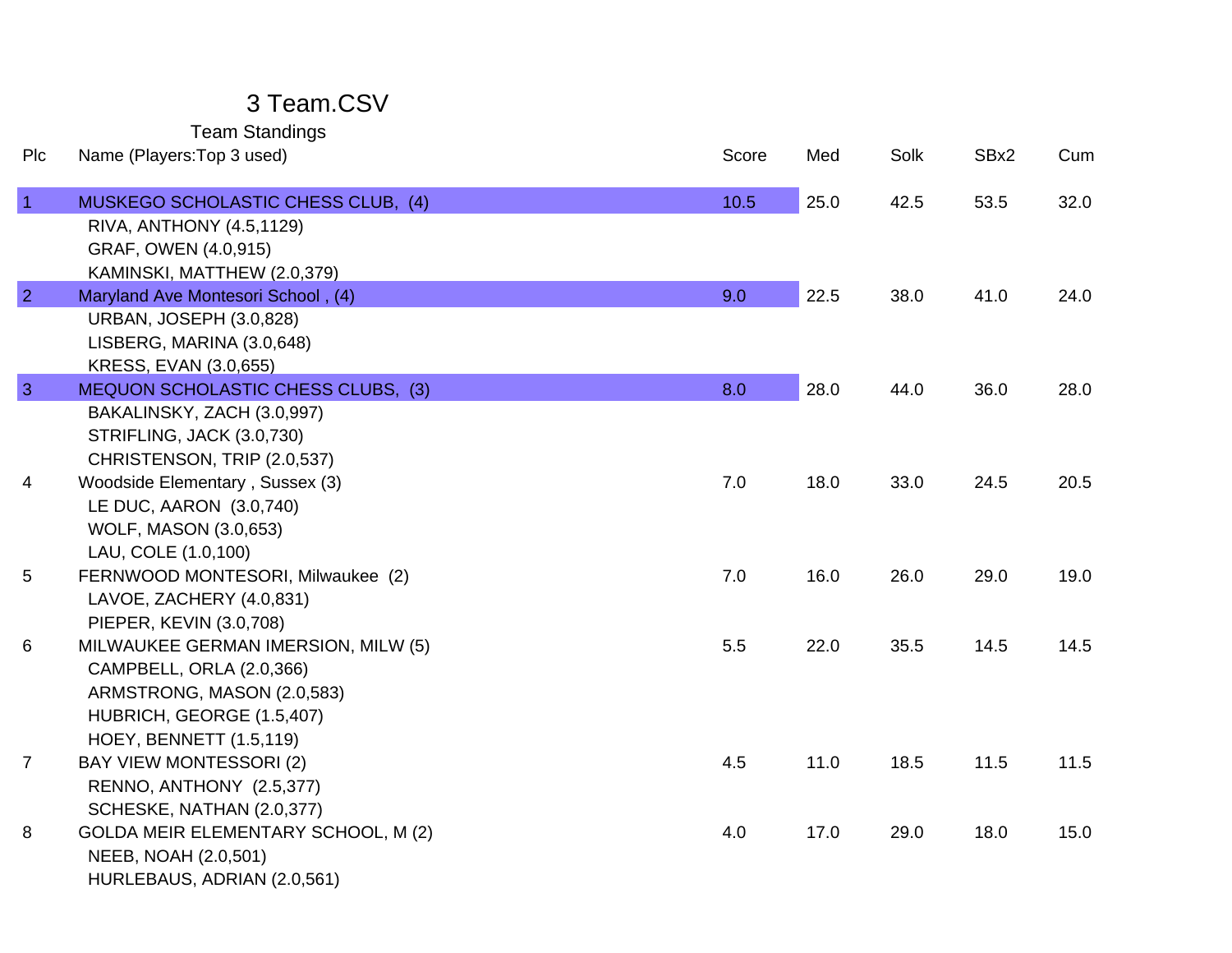| 9               | Willow Glen, St. Franciis (3)   | 4.0 | 17.0 | 27.5 | 8.0 <sub>2</sub> | 13.0 |
|-----------------|---------------------------------|-----|------|------|------------------|------|
|                 | DUNCKEL, DUSTIN (2.0,377)       |     |      |      |                  |      |
|                 | <b>THORNE, BRADY (1.5,100)</b>  |     |      |      |                  |      |
|                 | <b>CUSHING, COLE (0.5,100)</b>  |     |      |      |                  |      |
| 10 <sup>°</sup> | Vieau Elementary School (2)     | 3.0 | 13.0 | 23.5 | 7.0              | 7.5  |
|                 | ROSADO, XAVIER (2.0,440)        |     |      |      |                  |      |
|                 | IBARRA_AHUATZI, DAVID (1.0,159) |     |      |      |                  |      |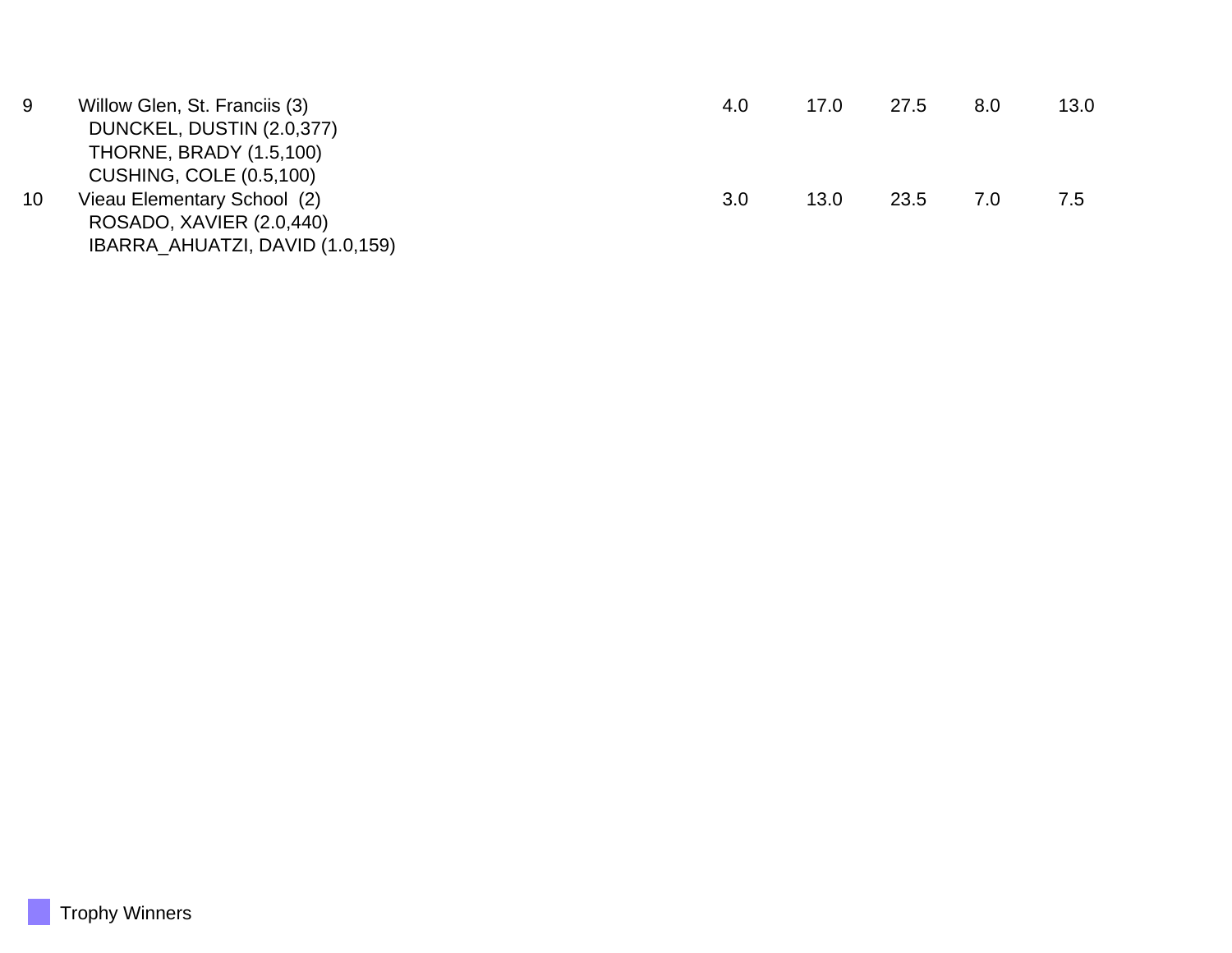#### 4 team.CSV

| Plc            | Name (Players: Top 3 used)                                           | Score | Med  | Solk | SBx2 | Cum  |
|----------------|----------------------------------------------------------------------|-------|------|------|------|------|
| $\overline{1}$ | MEQUON SCHOLASTIC CHESS CLUBS, (7)<br><b>WALSH, GRANT (5.0,1285)</b> | 13.5  | 25.5 | 43.0 | 76.5 | 40.0 |
|                | GRASKAMP, SPENCER (5.0,1227)<br>CHEN, CHLOE (3.5,933)                |       |      |      |      |      |
| $\overline{2}$ | Maryland Ave Montesori School, (3)                                   | 9.5   | 22.5 | 38.5 | 39.5 | 24.0 |
|                | CANTWELL, EMERSON (4.0,981)<br>SHEETS, ADELINE (3.0,793)             |       |      |      |      |      |
| $\overline{3}$ | ZELL, OLIVER (2.5,663)<br><b>BAY VIEW MONTESSORI (5)</b>             | 8.0   | 23.0 | 38.5 | 29.5 | 23.5 |
|                | KUBACKI, LEVONI (3.5,896)                                            |       |      |      |      |      |
|                | CARDENAS, SALEM (2.5,818)                                            |       |      |      |      |      |
|                | ANZALONE, CARTER (2.0,318)                                           |       |      |      |      |      |
| 4              | MILWAUKEE GERMAN IMERSION, MILW (7)                                  | 7.5   | 24.0 | 39.5 | 28.0 | 24.0 |
|                | SCHARFENBERGER, OWEN (3.0,535)                                       |       |      |      |      |      |
|                | BORCEAN, EMMA (2.5,829)<br>BEATTIE, DOMINIC (2.0,479)                |       |      |      |      |      |
| 5              | Vieau Elementary School (6)                                          | 6.5   | 19.0 | 34.5 | 20.5 | 16.0 |
|                | ROBLES, IKER (2.5,632)                                               |       |      |      |      |      |
|                | LOPEZ-PAULSON, Marcus (2.5,537)                                      |       |      |      |      |      |
|                | WISCHER, DAMIAN (1.5,371)                                            |       |      |      |      |      |
|                | OROZCO, ADAN (1.5,374)                                               |       |      |      |      |      |
| 6              | FERNWOOD MONTESORI, Milwaukee (2)                                    | 5.0   | 15.0 | 24.0 | 15.0 | 10.0 |
|                | RUDOLPH, ETHAN (3.0,710)                                             |       |      |      |      |      |
|                | PEREZ, VICTORIO (2.0,581)                                            |       |      |      |      |      |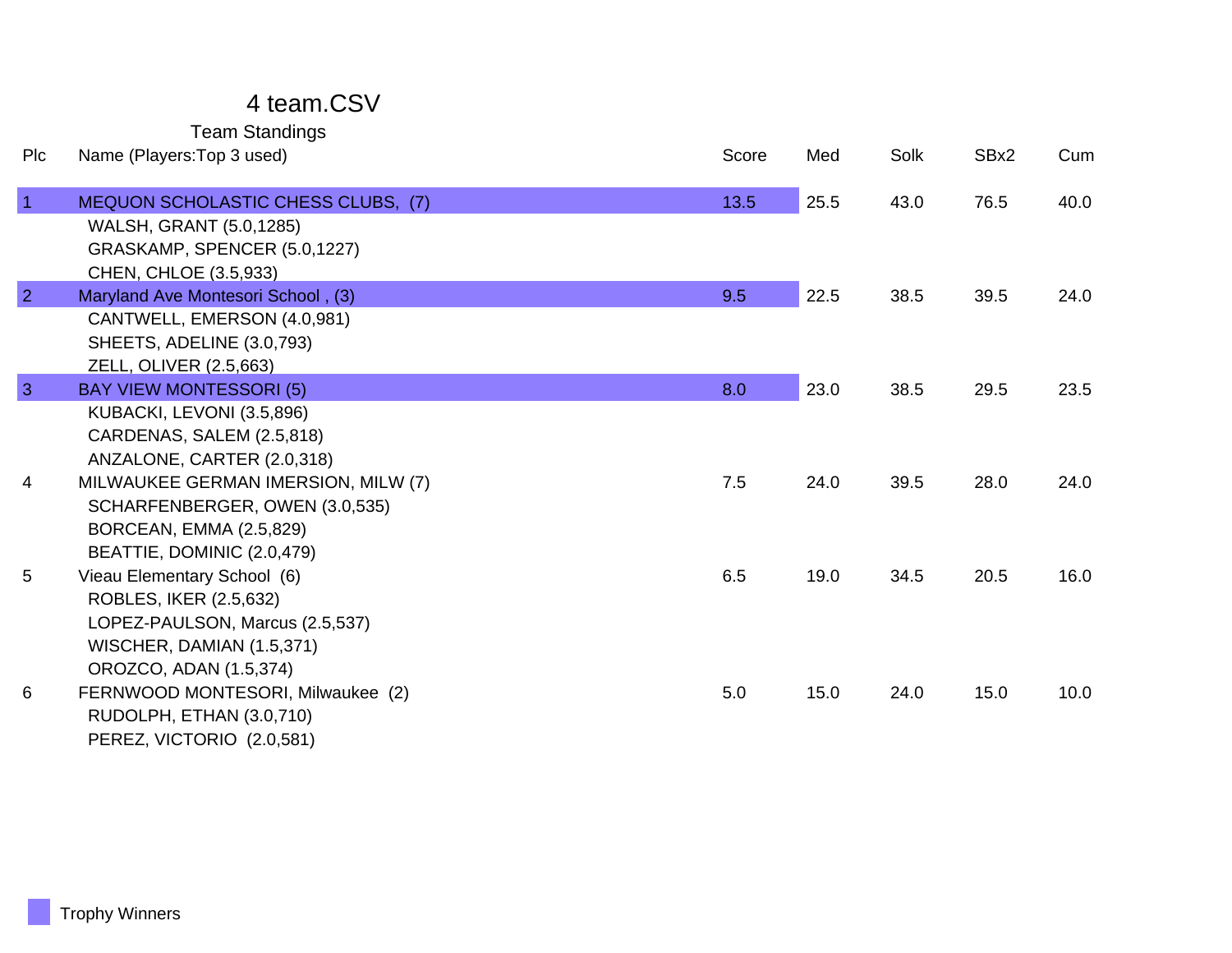#### 5 team.CSV

| Plc            | Name (Players: Top 3 used)                | Score | Med  | Solk | SBx2 | Cum  |
|----------------|-------------------------------------------|-------|------|------|------|------|
| $\vert$ 1      | Burliegh Elementary, Brookfiel (3)        | 9.0   | 25.0 | 43.0 | 41.0 | 29.0 |
|                | CHEN, JIMMY (4.0,1181)                    |       |      |      |      |      |
|                | SRIVATHSAN, HRISHIKESH (3.0,822)          |       |      |      |      |      |
|                | GOLDSMITH, LINCOLN (2.0,938)              |       |      |      |      |      |
| $\overline{2}$ | MCKINLEY ELEMENTARY, WAUWATOSA, (5)       | 9.0   | 22.5 | 40.0 | 35.0 | 28.0 |
|                | KUHN, MAX (3.0,1135)                      |       |      |      |      |      |
|                | FLINT, KATE (3.0,935)                     |       |      |      |      |      |
|                | SANDERS, JACK (3.0,898)                   |       |      |      |      |      |
| $\overline{3}$ | Maryland Ave Montesori School, (3)        | 9.0   | 19.0 | 31.5 | 31.0 | 22.0 |
|                | <b>KRESS, EMMETT (4.0,1021)</b>           |       |      |      |      |      |
|                | BAPTIST, MARCUS (3.0, 785)                |       |      |      |      |      |
|                | STARK, JOHNATHAN (2.0,661)                |       |      |      |      |      |
| 4              | FERNWOOD MONTESORI, Milwaukee (4)         | 8.0   | 20.0 | 33.5 | 25.0 | 19.5 |
|                | LAVOE, ZION (3.0,1071)                    |       |      |      |      |      |
|                | PORTER, WILLIAM (2.5,691)                 |       |      |      |      |      |
|                | STOLLENWERK, HENRY (2.5,698)              |       |      |      |      |      |
| 5              | Vieau Elementary School (4)               | 5.5   | 23.0 | 36.5 | 17.5 | 21.5 |
|                | ALCARAZ, JESUS (2.0,899)                  |       |      |      |      |      |
|                | VALDIVIA, DANIEL (2.0,719)                |       |      |      |      |      |
|                | CORREA, DAMION ROBERTO (1.5,527)          |       |      |      |      |      |
|                | SCHAFF, BRENNAN (1.5,667)                 |       |      |      |      |      |
| 6              | MILWAUKEE GERMAN IMERSION, MILW (2)       | 4.0   | 14.0 | 23.5 | 11.0 | 11.0 |
|                | BEDWELL, QUINN (2.5,957)                  |       |      |      |      |      |
|                | CARR, DANIEL (1.5,440)                    |       |      |      |      |      |
| $\overline{7}$ | <b>MEQUON SCHOLASTIC CHESS CLUBS, (2)</b> | 3.0   | 11.0 | 17.0 | 3.0  | 6.0  |
|                | ALBERT, LANDON (2.0,598)                  |       |      |      |      |      |
|                | WYPISZYNSKI, SARA (1.0,239)               |       |      |      |      |      |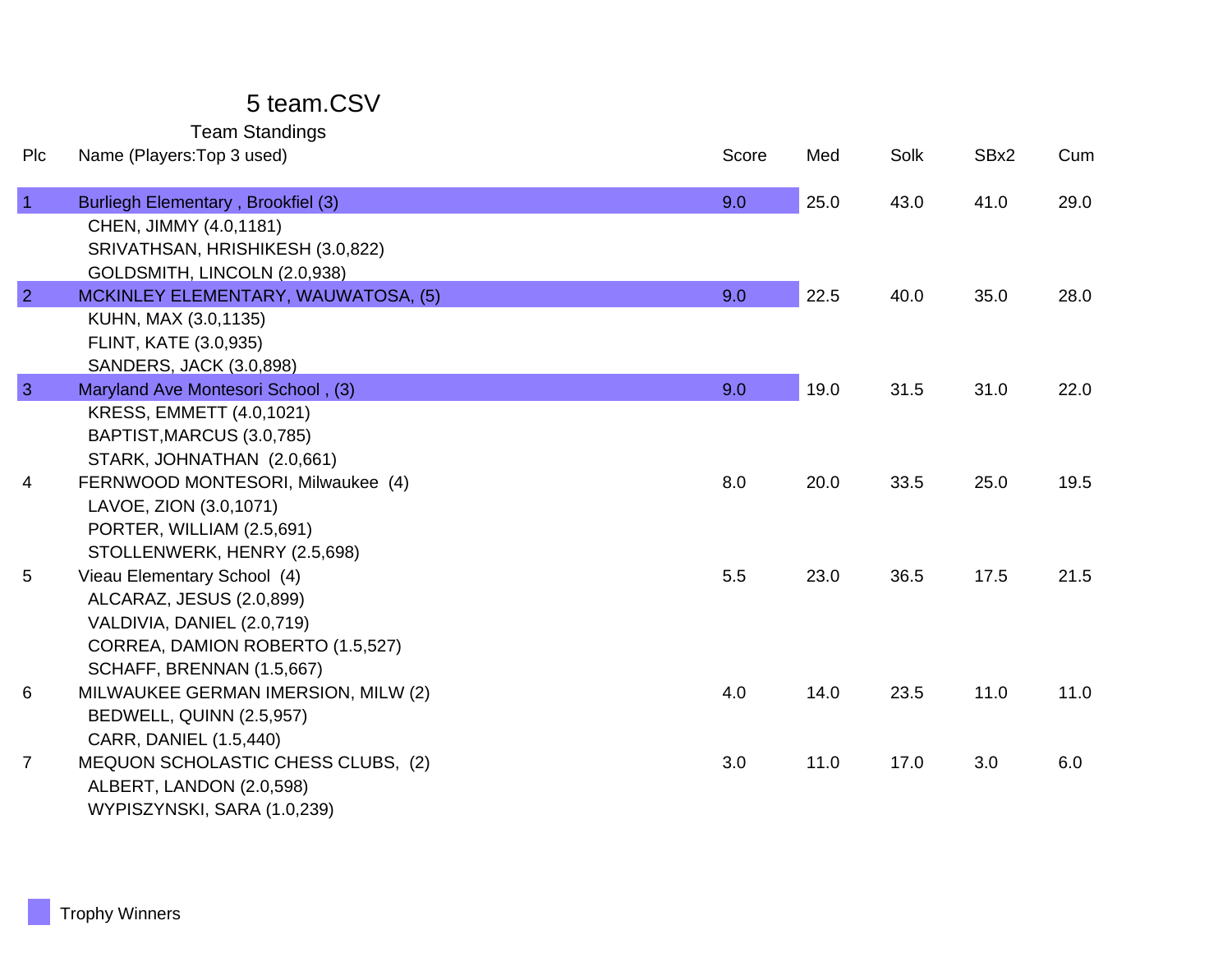### 6 Team.CSV

| Plc            | Name (Players: Top 3 used)                | Score | Med  | Solk | SBx2 | Cum  |
|----------------|-------------------------------------------|-------|------|------|------|------|
| $\overline{1}$ | <b>MEQUON SCHOLASTIC CHESS CLUBS, (4)</b> | 13.0  | 24.5 | 41.0 | 69.0 | 37.5 |
|                | WAN, KEVIN (5.0,1367)                     |       |      |      |      |      |
|                | CHEN, ALEXANDER (4.5,1338)                |       |      |      |      |      |
|                | MEREDDY, RAKHI (3.5,973)                  |       |      |      |      |      |
| $\overline{2}$ | Leonardo da Vinci, Green Bay (3)          | 8.0   | 27.0 | 46.5 | 35.0 | 27.0 |
|                | WHIPP, DAVID (3.0,1161)                   |       |      |      |      |      |
|                | BECKER, ISAIAH (3.0,885)                  |       |      |      |      |      |
|                | PREMANAND, KEVIN (2.0,937)                |       |      |      |      |      |
| $\overline{3}$ | MILWAUKEE GERMAN IMERSION, MILW (2)       | 6.0   | 14.0 | 22.0 | 21.0 | 16.0 |
|                | MICEH, NATHANIEL (4.0,1029)               |       |      |      |      |      |
|                | HUBRICH, HENRY (2.0,524)                  |       |      |      |      |      |
| 4              | Siloah Lutheran School, Milwau (2)        | 6.0   | 11.5 | 20.5 | 19.0 | 13.0 |
|                | HERVEY-PETERS, TRA-LYN (3.0,897)          |       |      |      |      |      |
|                | HERVEY-PETERS, TRAMELL (3.0,792)          |       |      |      |      |      |
| 5              | Appleton Chess Club (2)                   | 5.5   | 14.5 | 25.0 | 22.5 | 16.5 |
|                | SCHULIST, NOAH (3.0,877)                  |       |      |      |      |      |
|                | GOYMERAC, CHRISTOPHER (2.5,817)           |       |      |      |      |      |
| 6              | UNITED COMMUNITY CENTER (4)               | 5.0   | 25.0 | 39.5 | 16.5 | 17.0 |
|                | ACOSTA, ISAIAH (2.0,743)                  |       |      |      |      |      |
|                | MIRANDA, DIEGO (2.0,578)                  |       |      |      |      |      |
|                | GARCIA, JESUS (1.0,315)                   |       |      |      |      |      |
|                | CORONAD0, ALEXIS (1.0,533)                |       |      |      |      |      |
| $\overline{7}$ | Random Lake Public Schools, Ran (3)       | 5.0   | 19.5 | 32.5 | 18.5 | 17.0 |
|                | WILTERDINK, SUTTON (2.0,813)              |       |      |      |      |      |
|                | RATHKE, SPENCER (2.0,515)                 |       |      |      |      |      |
|                | <b>KYLE, PALIN (1.0,100)</b>              |       |      |      |      |      |
| 8              | GOLDA MEIR ELEMENTARY SCHOOL, M (2)       | 5.0   | 18.5 | 31.0 | 24.0 | 17.0 |
|                | <b>SCHESKE, BEN (3.0,1015)</b>            |       |      |      |      |      |
|                | BRENNAN, CONOR (2.0,814)                  |       |      |      |      |      |
| 9              | FERNWOOD MONTESORI, Milwaukee (2)         | 4.0   | 14.5 | 21.0 | 8.0  | 9.0  |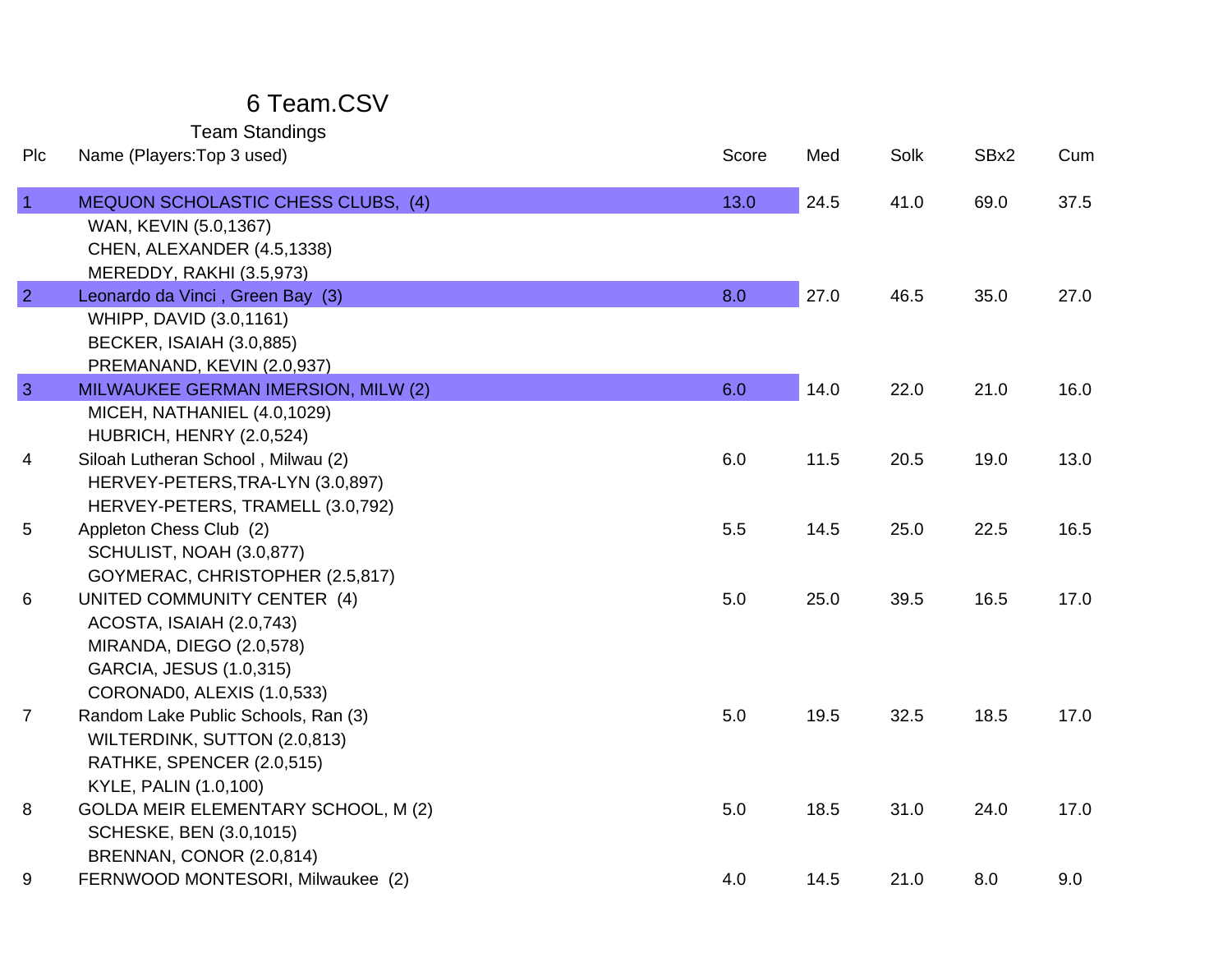THIEL, TORSTEN (2.0,774) COUTURE, GUSTAVO (2.0,774) 10 MUSKEGO SCHOLASTIC CHESS CLUB, (2) 4.0 10.0 17.0 9.0 7.0 DWIVEDI, AYUSH (3.0,815) KAMINSKI, ALEX (1.0,100) 11 BUTLER MIDDLE SCHOOL , WAUKESHA (2)  $\hspace{1.6cm}3.5\hspace{1.5cm}11.0\hspace{1.5cm}18.5\hspace{1.5cm}5.0\hspace{1.5cm}9.5$  WARP, BENNET (2.0,448) VANDEN HEUVEL, ETHAN (1.5,304)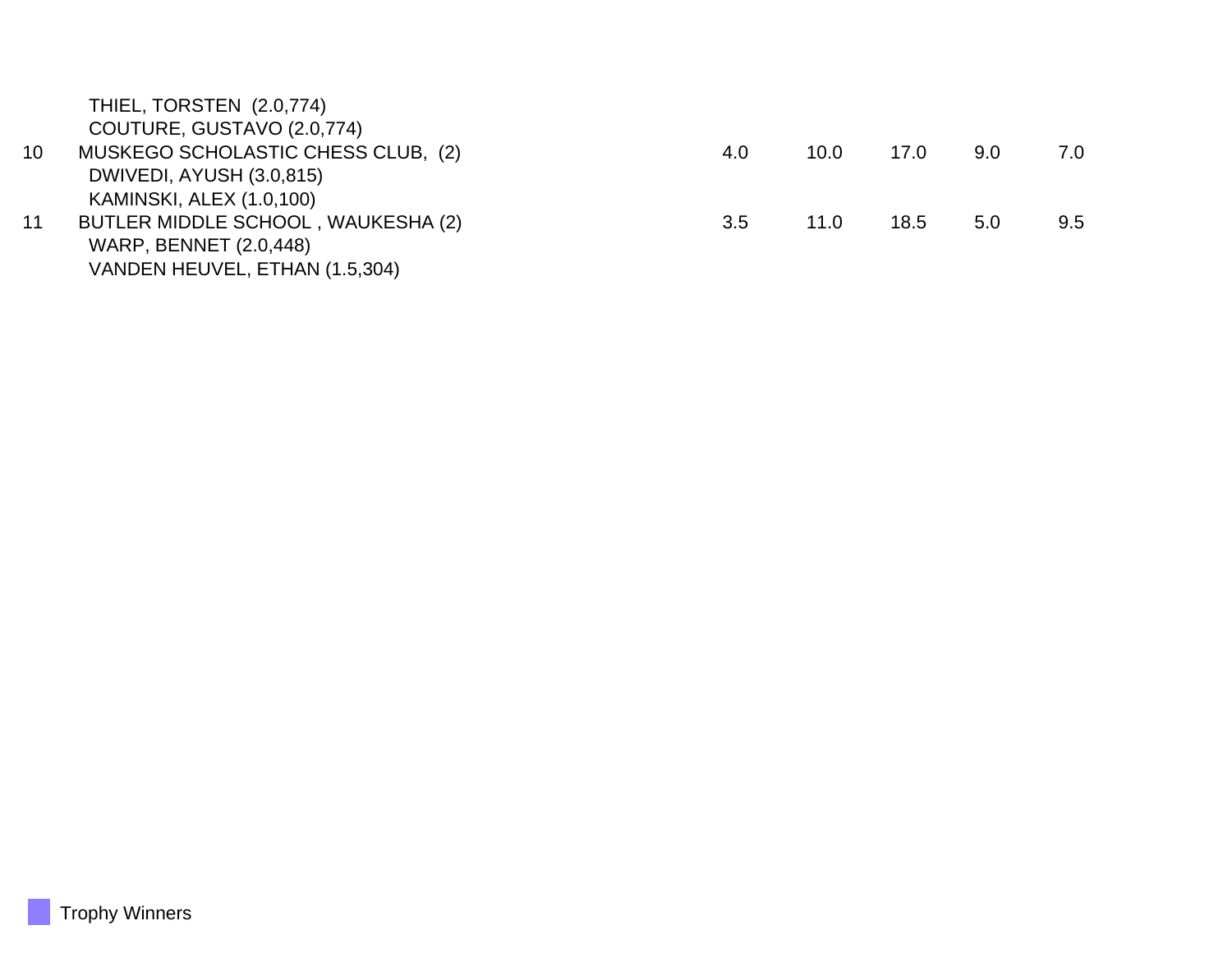#### 7 team.CSV

| <b>PIc</b>     | Name (Players: Top 3 used)          | Score | Med  | Solk | SBx2 | Cum  |
|----------------|-------------------------------------|-------|------|------|------|------|
| $\overline{1}$ | MILWAUKEE GERMAN IMERSION, MILW (3) | 9.0   | 20.5 | 35.0 | 38.5 | 29.0 |
|                | <b>MEYER, PRESTON (4.0,1029)</b>    |       |      |      |      |      |
|                | TEMPLIN, AETHELRED (3.5,1394)       |       |      |      |      |      |
|                | DESELNICU, MICHAEL (1.5,656)        |       |      |      |      |      |
| $\overline{2}$ | UNITED COMMUNITY CENTER (5)         | 7.5   | 22.0 | 35.5 | 32.0 | 20.5 |
|                | MORALES, RAFAEL (4.0,1369)          |       |      |      |      |      |
|                | MOLINA, LEXURA (2.0,575)            |       |      |      |      |      |
|                | MORALES, ANTONIO (1.5,848)          |       |      |      |      |      |
| $\overline{3}$ | MEQUON SCHOLASTIC CHESS CLUBS, (2)  | 5.5   | 16.5 | 27.5 | 24.0 | 18.5 |
|                | HARWOOD, WILLIAM (3.5,1507)         |       |      |      |      |      |
|                | AMRE, PARAM (2.0,548)               |       |      |      |      |      |
| 4              | GOLDA MEIR ELEMENTARY SCHOOL, M (2) | 5.5   | 16.5 | 27.5 | 23.5 | 17.5 |
|                | NEEB, EMMA (3.0,955)                |       |      |      |      |      |
|                | VALENZUELA, LILLIANNA (2.5,928)     |       |      |      |      |      |
| 5              | BUTLER MIDDLE SCHOOL, WAUKESHA (2)  | 4.0   | 16.5 | 27.0 | 14.0 | 13.0 |
|                | COLQUE, ODIN (2.0,901)              |       |      |      |      |      |
|                | SCHAEFER, MADDUX (2.0,755)          |       |      |      |      |      |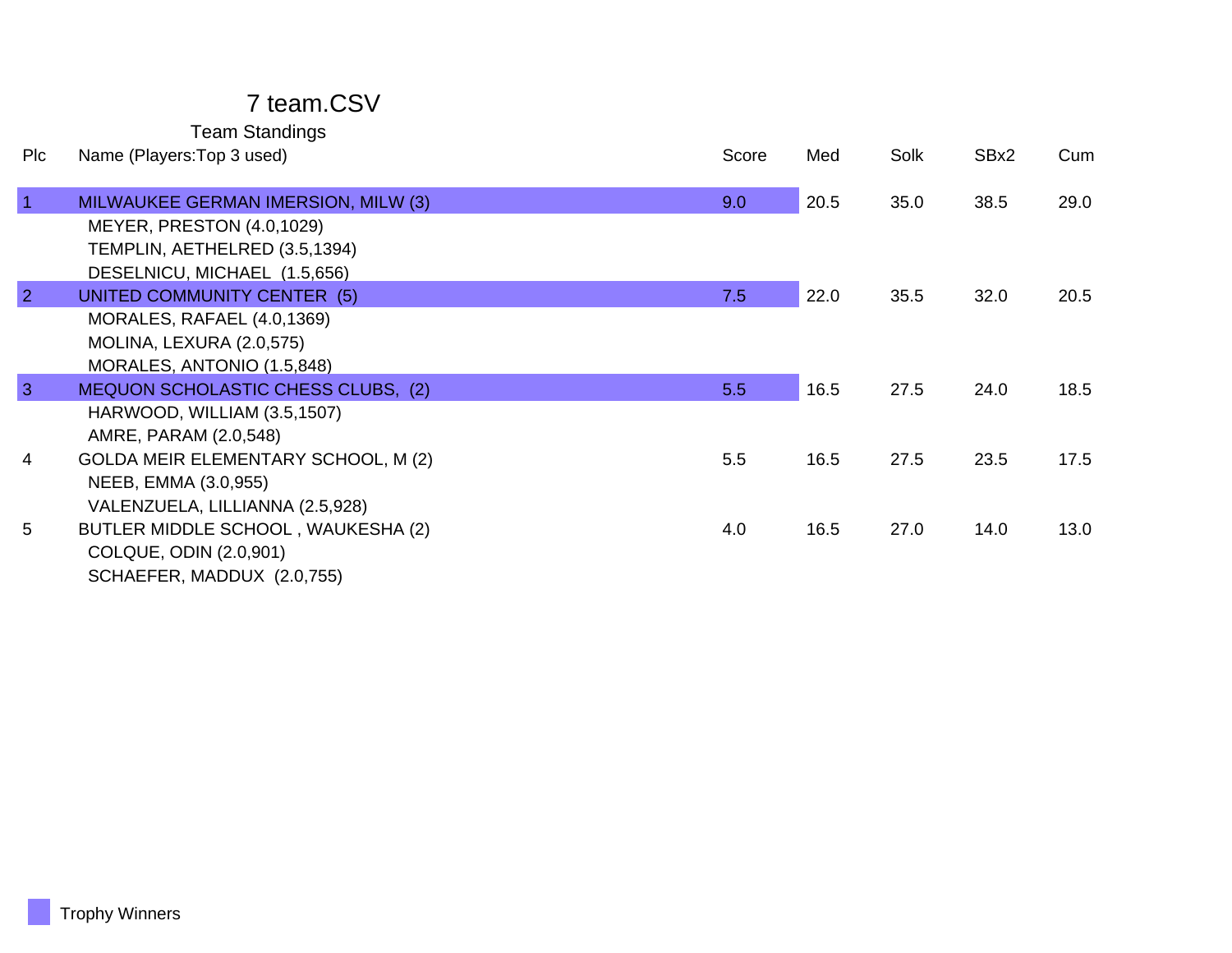#### 8 Team.CSV

| Plc            | Name (Players: Top 3 used)                 | Score | Med  | Solk | SBx2 | Cum  |
|----------------|--------------------------------------------|-------|------|------|------|------|
| $\overline{1}$ | UNITED COMMUNITY CENTER (8)                | 9.5   | 23.0 | 40.5 | 42.5 | 25.0 |
|                | MARTINEZ, GUSTAVO (3.5,1278)               |       |      |      |      |      |
|                | MOLINA, MAXIMUS (3.0,939)                  |       |      |      |      |      |
|                | MAYORGA, JAYDEN (3.0,1012)                 |       |      |      |      |      |
| $\overline{2}$ | Shorewood Intermediate School (2)          | 9.5   | 17.0 | 26.5 | 49.5 | 29.0 |
|                | EMANUELSON, ETHAN (5.0,1390)               |       |      |      |      |      |
|                | GULBRONSON, ZAHNI (4.5,1293)               |       |      |      |      |      |
| $\overline{3}$ | <b>GOLDA MEIR ELEMENTARY SCHOOL, M (7)</b> | 9.0   | 30.5 | 51.5 | 47.0 | 34.0 |
|                | PAGEL, CARSON (3.0,1153)                   |       |      |      |      |      |
|                | NEEB, WILL JR (3.0,1353)                   |       |      |      |      |      |
|                | HURLEBAUS, JOAQUIN (3.0,1312)              |       |      |      |      |      |
|                | MBIDA, ABEL (3.0,942)                      |       |      |      |      |      |
| 4              | TEMPLETON MIDDLE SCHOOL, SUSSE (2)         | 6.0   | 15.5 | 25.5 | 22.0 | 19.0 |
|                | SHASTRI, SHASHWAT (4.0,1207)               |       |      |      |      |      |
|                | GOYAL, HARSHIL (2.0,1070)                  |       |      |      |      |      |
| 5              | BUTLER MIDDLE SCHOOL, WAUKESHA (4)         | 5.0   | 18.0 | 29.0 | 14.0 | 10.0 |
|                | AYALA-AGUILLON, KENJI (3.0,936)            |       |      |      |      |      |
|                | BAUMER, OWEN (1.0,765)                     |       |      |      |      |      |
|                | GORR, AIDEN (1.0,429)                      |       |      |      |      |      |
| 6              | Vieau Elementary School (2)                | 5.0   | 14.0 | 23.0 | 16.0 | 15.0 |
|                | ALCARAZ, ANGEL E (3.0,960)                 |       |      |      |      |      |
|                | GOMEZ, LIAM (2.0,764)                      |       |      |      |      |      |